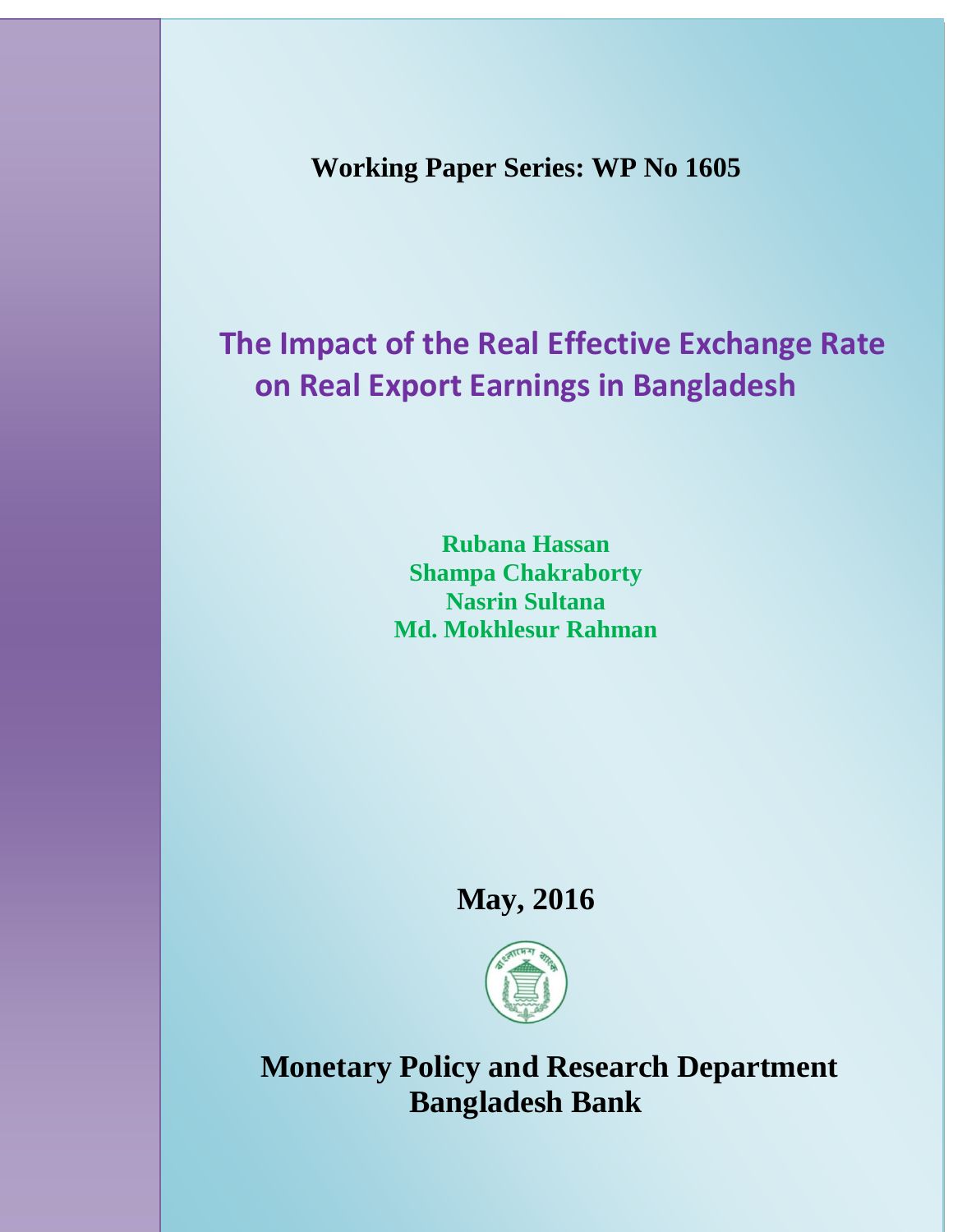#### **The Impact of the Real Effective Exchange Rate on Real Export Earnings in Bangladesh**

Rubana Hassan<sup>1</sup> Shampa Chakraborty Nasrin Sultana Md. Mokhlesur Rahaman

#### **Abstract**

*The purpose of this study is to estimate the long run and short run effects of the Real Effective Exchange Rate (REER) on real export earnings of Bangladesh. This paper uses the unit root tests, cointegration techniques, and the Error Correction Model (ECM) with time series data for the period from 2003M6 to 2015M5. The main findings of the study demonstrate that the REER has a significant impact on real export earnings in the long run while it has no effect in the short run. The study shows that appreciation in the REER has a negative impact on real export earnings in Bangladesh. This study has policy implications in designing monetary framework to influence the REER in other developing economics as well as in Bangladesh.*

**Keywords**: Real effective exchange rate, cointegration, export earnings, VECM

**JEL Classification: C22, F31, F43** 

<sup>&</sup>lt;sup>1</sup> The authors of this article Rubana Hassan and Nasrin Sultana are Joint Directors of Monetary Policy Department and Shampa Chakraborty and Md. Mokhlesur Rahaman are Joint Directors of Research Department at Bangladesh Bank. The views expressed are the authors' own and do not reflect that of Bangladesh Bank. The authors would like to thank Khawaja Mamun, Anupam Das and Aasha Mehreen Amin for their valuable comments. The authors are also thankful to Chief Economist and Economic Advisor of Bangladesh Bank for their important suggestions to improve this paper. Corresponding author's email : rubana.hassan@bb.org.bd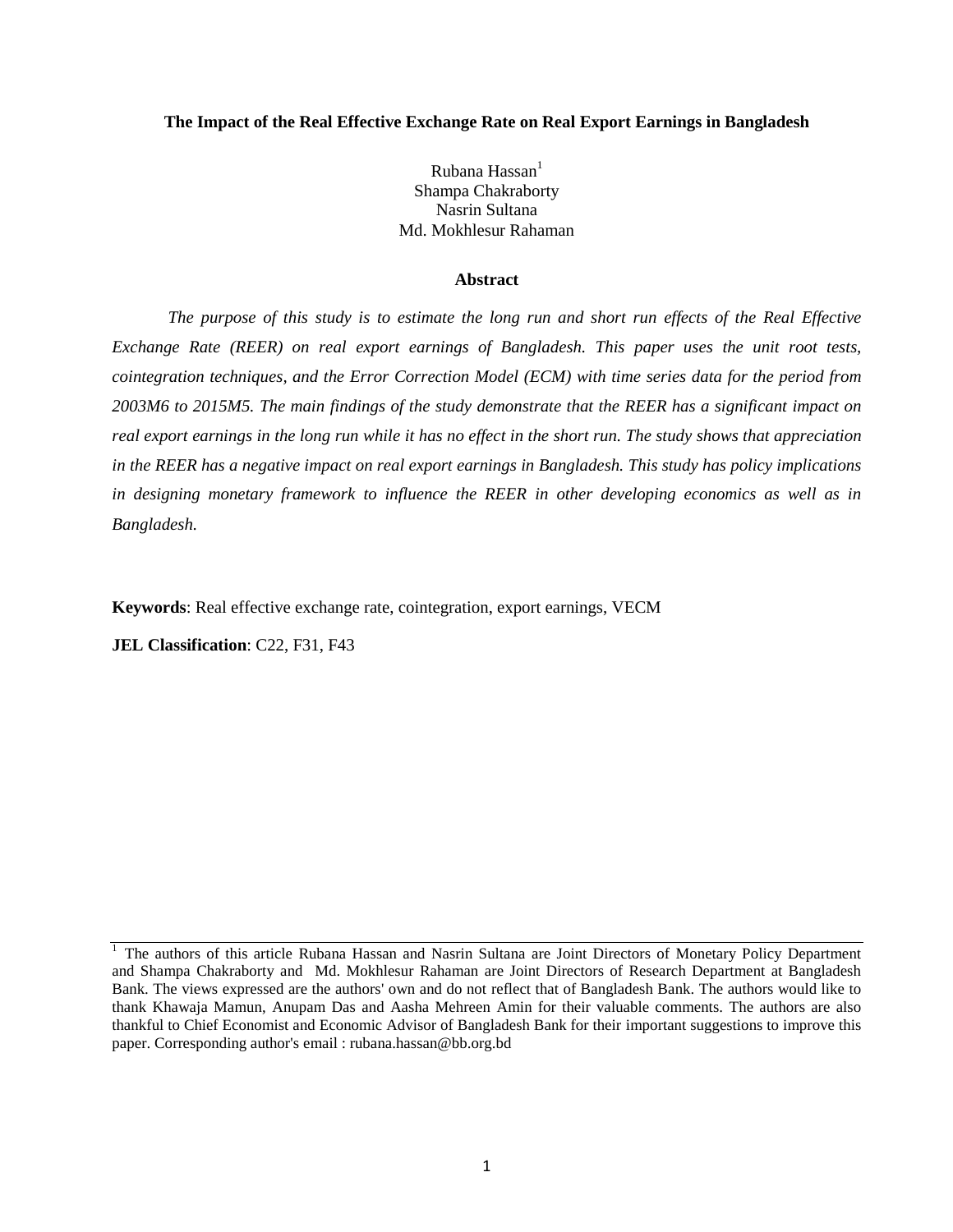#### **1. Introduction**

The Real Effective Exchange Rate (REER) is an important determinant of measuring the global competitiveness of a country and, therefore, has a strong influence on export earnings, improvements in balance of payments and long term growth (Soutar and Santoya 2011). Hence, the impact of the REER on real export earnings is an important issue of discussion for many developed and developing countries. Guechari (2012), for instance, finds a significant positive and negative impact of the REER in the long and short run respectively in Algeria's total trade balance. Aziz (2012) explores the impact of real devaluation on the trade balance in Bangladesh during the period of 1976-2009 and finds a significantly positive impact of the REER devaluation on the trade balance. Younus and Chowdhury (2014) estimate the depreciation effect of the real exchange rate on Bangladesh's exports, imports and trade balance. The estimated result shows that the real exchange rate has a significant impact on export, import and trade balance in the short and long run indicating a reverse L-shaped impact. The empirical results, however, does not find any significant relation among the REER, trade balance, imports and exports. This raises a number of questions such as: 1) how does an appreciation or depreciation of the REER impact on real export earnings in the short and long run in Bangladesh? 2) Can Bangladesh maintain export competitiveness by intervening in the foreign exchange market?

As part of the trade policy reform, Bangladesh formally adopted a floating exchange rate regime since May 31, 2003 (Circular no. 01, 2003). To keep exports competitive, Bangladesh Bank continues to operate a managed floating of the Bangladeshi taka. But in recent time between FY12 to FY14, the REER has appreciated by 17.29 percent (Bangladesh Bank, Annual Report 2013-14). Overall, the REER has been appreciated by 27.77 percent from FY06 to FY14.

Numerous empirical studies show how the REER affects the trade balance in the long and short run (Guechari 2012, Aziz 2012, Younus and Chowdhury 2014). But, this paper tries to analyze the effect of the REER on real export earnings. It should be noted that there is no published paper on the effect of the REER, only on real export earnings for the economy of Bangladesh. Hence, this study aims to fill this gap.

This paper can be differentiated from the mentioned studies by the sample size, types of data, base year of the REER (base year is 2010-11), and the number of countries included in the currency basket for calculating the REER. This study finds convincing evidence in support of the loss of competitiveness of exports due to the REER appreciation in Bangladesh.

The rest of the paper is organized as follows: section 2 provides an overview of policies related to exports and exchange rates. Section 3 presents the empirical studies related to the paper, section 4 contains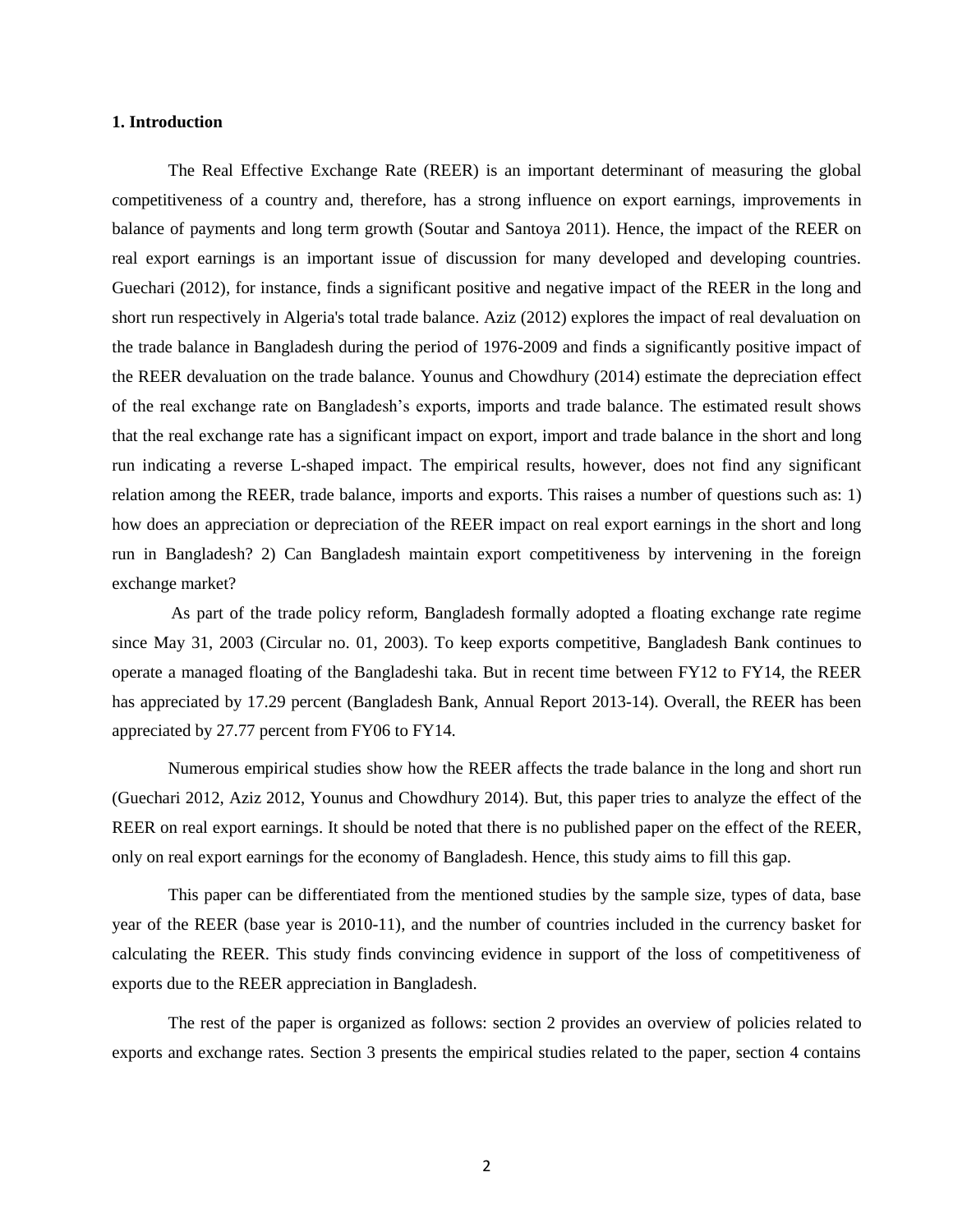data analysis, model specifications and section 5 includes empirical results and diagnostic tests. Finally, section 6 presents policy recommendations and concluding remarks.

#### **2. An overview of policies related to exports and exchange rate related policies**

After its independence in 1971, Bangladesh took innovative trade policies to establish and expand the export-oriented industry and import substitution industry (Bangladesh Bank, Annual Report 1980). In order to achieve higher growth, Bangladesh liberalized its market during the late '70s. This resulted in a significant rise in exports since the 1990s (Figure-1). Exporters enjoyed credit facilities at 12 percent when the prevailing market lending rate was 15.5 percent in the 1980s (Bangladesh Bank, Annual Report 1981). By adopting policies to lower tariff rates, various types of rebate and convertibility in exchange rates helped to achieve a momentum in export growth (Bangladesh Bank, Annual Report, 1981 and Aziz 2012).The Export Development Fund (EDF) was established in 1988 to encourage exporters to diversify the export basket (FE Circular no. 25, December 22, 2009). Figure 1 shows over time, the export development of Bangladesh. The other important variable we need to examine is exchange rate.





Source: Economic Trends, Bangladesh Bank, 2015.

To encourage exporters and to accelerate the export industry, Bangladesh started to manage its exchange rates system in 1979. In order to improve the balance of payments, the Taka was devalued about 130 times between 1972 to 2002 (Younus and Chowdhury 2006). However, due to a rise in official trade, the demand for the U.S Dollar consistently increased. For this reason, in 1985, U.S. dollar replaced the pound sterling as an intervention currency for Bangladesh's trade (Younus and Chowdhury 2014). From May 2003, Bangladesh started to use the floating exchange rate according to demand and supply pressures for foreign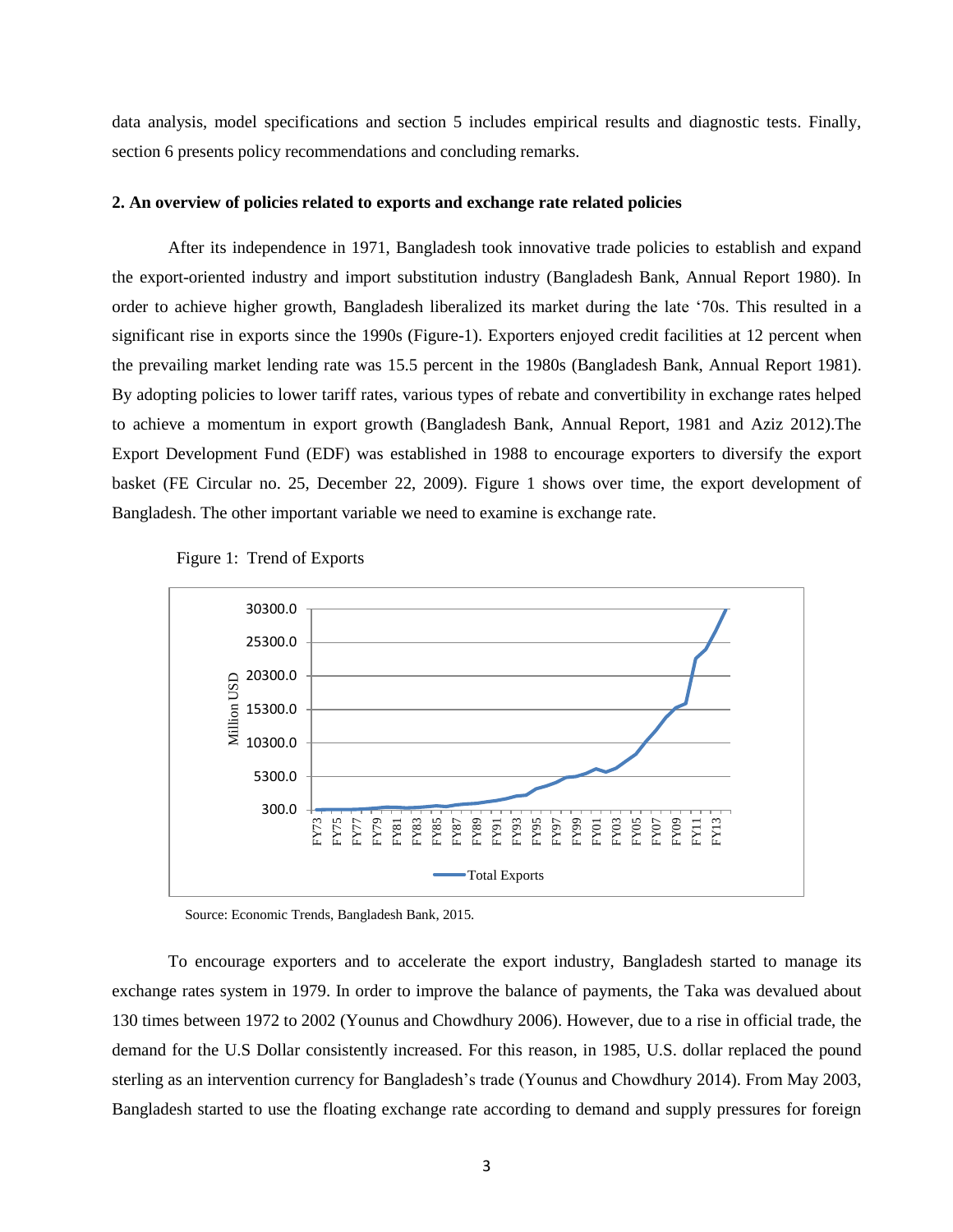currencies in the inter-bank market in Bangladesh to stabilize the exchange rate (Bangladesh Bank, Annual Report 2004). Bangladesh Bank often intervenes in the inter-bank market to control the volatility of the money market to ensure market friendly exchange rates. Actually, exchange rate policies influence Bangladesh's trade balance which means exchange rate policies may have a significant impact on the export (Aziz 2008).

#### **3. Literature Review**

In the last fifteen years, researchers have been studying this interesting topic (Guechari 2012, Genc 2014, Fidan 2006, Cheung and Sengupta 2012, Mehare and Edriss 2012, Fang, Lai and Miller 2005, Aziz 2012, Alam 2010, Younus and Chowdhury 2014). Guechari (2012) investigates the short and long run effects of the REER on Algeria's trade balance. The study is divided into two cases: the general case (Algeria-world case) and the specific case (Algeria-France and Algeria-US case). Using the cointegration, Error Correction Model (ECM) and impulse response techniques with time series data covering 1981Q1- 2009Q4, the author finds that the REER has a significant impact (positive in the long run and negative in the short run) on the Algeria's bilateral trade balance with US and France, and on the total trade balance.

Exchange rates can affect not only exports but also imports but the relationship varies from country to country and region to region. Using the panel cointegration method, Genc (2014) explores the impact of the exchange rate on imports and exports in economically developing countries separately for the period of 1985-2012. The findings indicate that in the long run, there is a cointegrated relationship between effective exchange rates and exports-imports of emerging countries. In the case of Turkey, Fidan (2006) uses similar techniques and observes a smaller impact of the REER on exports and imports in the short run.

Cheung and Sengupta (2012) examine the effects of the REER on specific types of exports instead of total exports. Their study explores the effects of the REER on the share of exports of Indian non-financial sector firms for the period 2000 to 2010. The empirical analysis reveals that firms with small export shares are more affected by the real effective exchange rate fluctuations.

With the help of annual time series data (1992-2010) from various institutions in Ethiopia's and using the autoregressive distributive lag (ARDL) method, Mehare and Edriss (2012) show that the effect of the exchange rate variability on export of oilseeds of Ethiopia. The hypothesis is that 'there is no short run and long run relationship between export of oilseeds and explanatory variables included in the model'. The outcome shows a negative relationship between oilseeds' exports and exchange rates variability. The terms of trade (TOT) is found to be negative and significant. The underlined hypothesis is rejected confirming that there is only a long run relationship between export of oilseeds and other explanatory variables.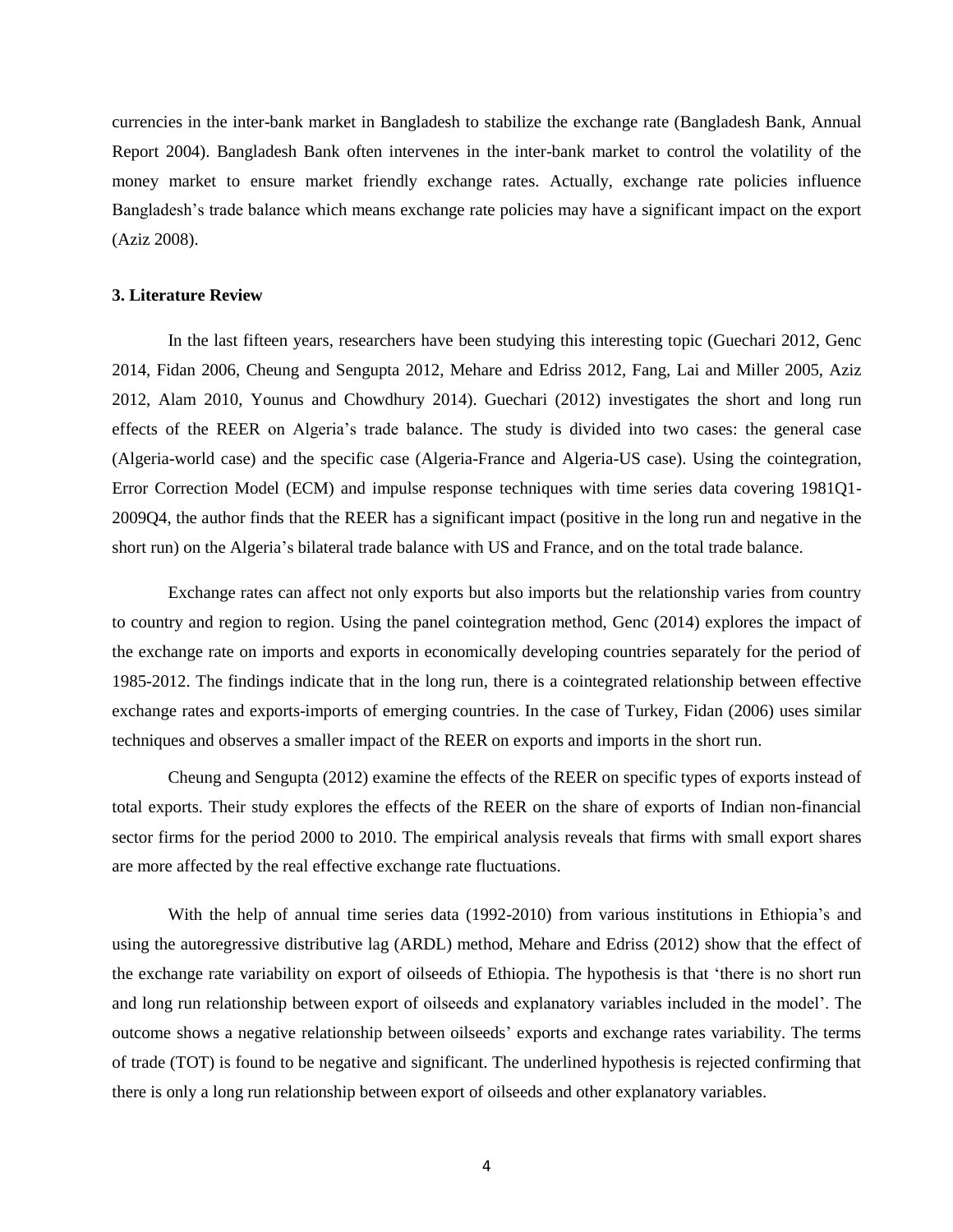Due to the limitations or unavailability of relevant data, particularly the REER index data in Bangladesh, studies explain the dynamics of the REER changes in the context of Bangladesh. Aziz (2012) explores the impact of real devaluation on the trade balance in Bangladesh during the period of 1976-2009. The empirical results show a significant positive impact of the REER devaluation on the trade balance in Bangladesh. Error correction model, multivariate cointegration tests and impulse response functions are used to test the impact of the exchange rate policy in both the short and long run. The author also finds the existence of a J-curve effect in Bangladesh.

Alam (2010) uses cointegration test, Granger causality test from the VAR model. The author concludes that the real exchange rate and export earnings have no significant relation in Bangladesh using yearly data from 1977-2005.

Younus and Chowdhury (2014) estimate the depreciation effect of the real exchange rate on Bangladesh's exports, imports and trade balance. The paper includes real exchange rate, REER, domestic income and foreign income in the model to examine the behavior of the trade balance. Authors use cointegration techniques, vector error correction model and impulse response functions derived from the unrestricted VAR for time series data covering 2003M6-2014M6. The estimated result shows that the real exchange rate has significant impact on exports, imports and trade balance both in the short run and the long run which also indicates the reverse L-shaped impact. But the empirical result does not find any significant relation among the REER, trade balance, imports and exports.

It is important to note that, almost all past studies are based on the impact of the real exchange rate and other variables on trade balance and used yearly or quarterly data. In this paper, monthly data has been used which should better represent the relationship between the REER and real export earnings. Younus and Chowdhury (2014) show that trade-weighted REER has no significant effect either on the trade balance or exports or imports. This paper is different from the study of Younus and Chowdhury due to the sample size of data, base year and number of countries included in the currency basket for calculating the REER.

During the period from June 2003 to May 2015, the data for the REER is available in two base periods 2010-11 and 2000-01. Therefore, in the study, all values of REER have been converted into 2010-11 base instead of 2000-01 base within the period. The previous study used eight major trading partner countries' exchange rates and the consumer price index for calculating the REER (Younus and Chowdhury 2014). In the study, the REER is calculated by using ten major trading partner countries' exchange rates and the consumer price index which indicates an increased competitiveness of Bangladesh in the international market.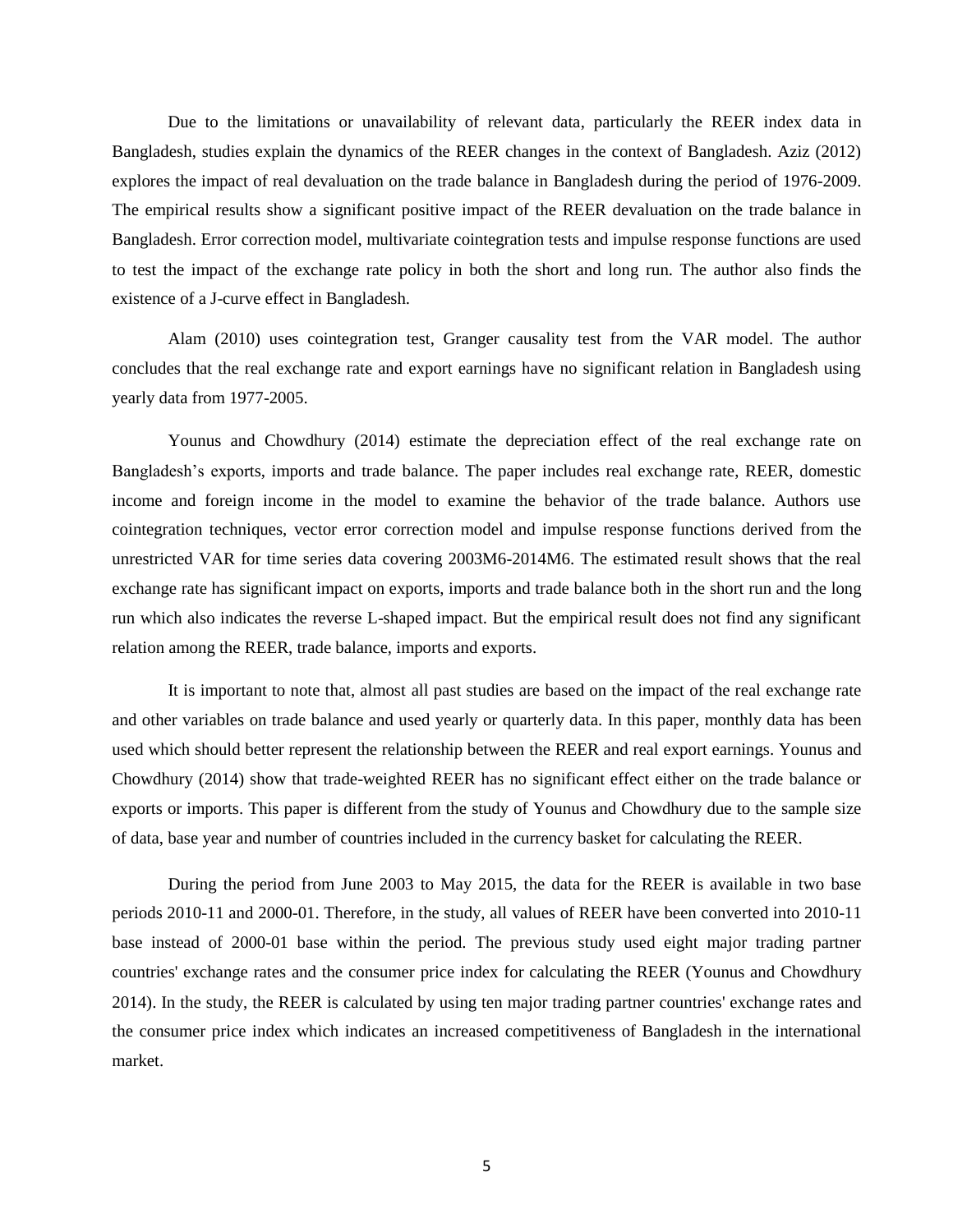The ten major trading partners (India, Japan, Euro Area, China, Singapore, USA U.K, Malaysia, Korea and Canada) together account for almost 80 percent of total trade with Bangladesh whereas the eight major trading partners account for 60 percent of total trade with Bangladesh. The three newly added countries (Malaysia, Korea and Canada) account for about 12 percent of total trade with Bangladesh (Policy Note, MPD, BB 2014). So, the reasons mentioned above may differ with the results in this study from the findings of other mentioned papers. In the following section we will discuss the data, model specification and empirical results that will help to understand the relationship between real export earnings and the REER.

## **4. Data, Model Specification and Empirical results**

#### **4.1 Data:**

The variables of the REER and real export earnings have been collected from the Bangladesh Bank. This series starts from June 2003 and ends in May 2015. The data for real export earnings is constructed using export earnings adjusted by consumer price index (CPI) of Bangladesh. CPI data is collected from the International Financial Statistics Site published by IMF (2015). The REER and real export earnings - both variables - are expressed in log form and real export earnings are in million taka terms. Base years 2010-11 and 2010 have been used for the REER and CPI respectively. The REER, itself is an index calculated by using the exchange rate and consumer price indices of ten major trading partner countries.

The REER has been calculated by using following formula:

$$
REER_{jt} = \sum_{i=1}^{k} NEER_{jit} (pit/p * jt)
$$

where, NEER<sub>jit</sub>=  $\sum_{i=1}^{k} w_{it} E_{it}$ , j implies the home country, i stands for trading partner countries (i=1.....k), t indicates time,  $w_i$  is the trade weight of trading partner countries,  $E_i$  indicates the bilateral exchange rates between the home country and its trading partner countries,  $p_{it}$  indicates the price level of home country and  $p^*$ <sub>it</sub> implies the price level of trade partner countries.

 The following figure delineates the movement of both the REER and the NEER in Bangladesh for the period of June 2003 to May 2015. It shows the NEER is steadily declining over the sample period, while the REER follows a steadily upward trend. Thus, an appreciation of the REER indicates that the domestic price level in Bangladesh is rising over the reported period compared to its trading partner countries.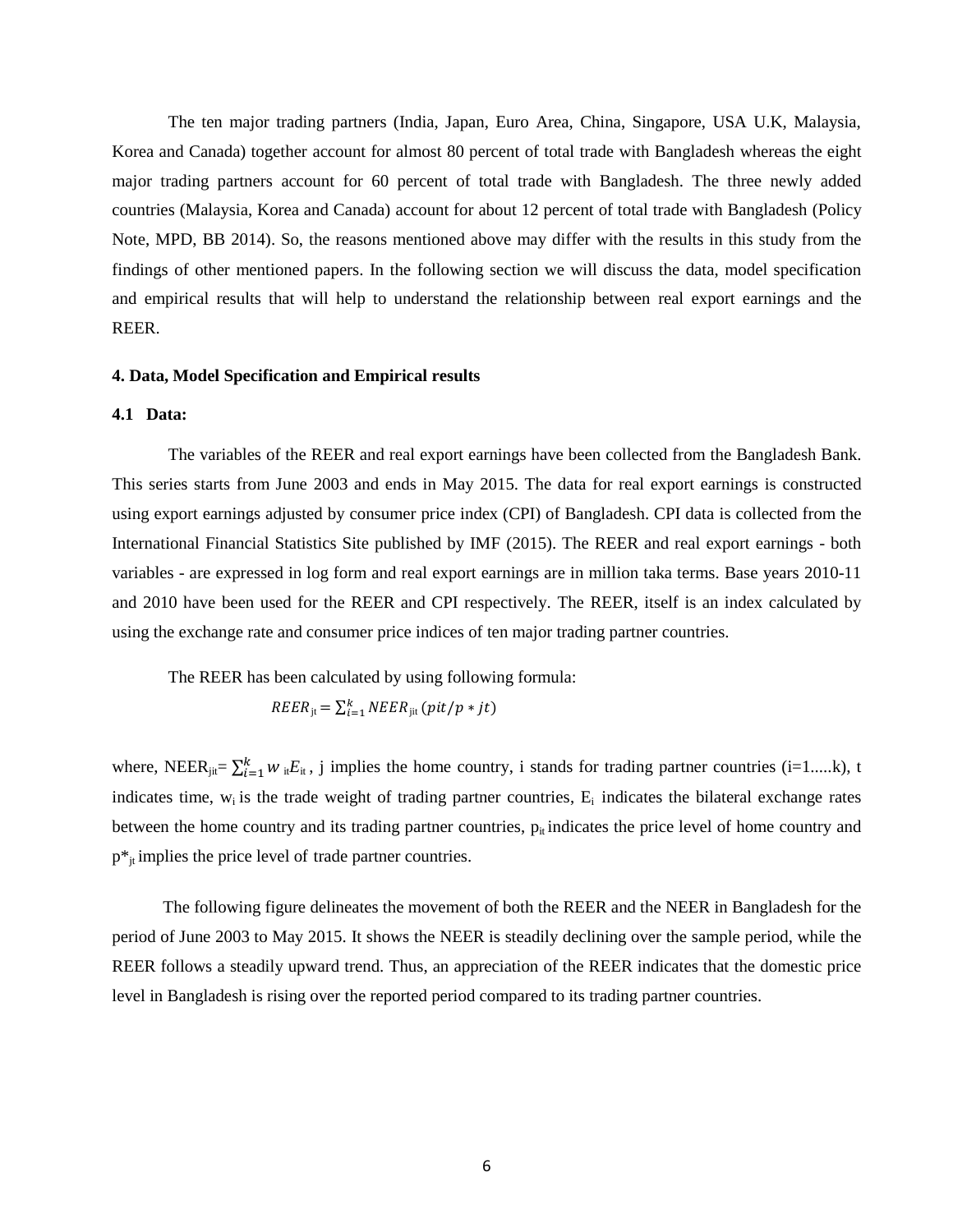

Figure 2: Trends of the REER and NEER in Bangladesh

Source: Monetary Policy Department, Bangladesh Bank, 2015

#### **4.2 Model Specification**

The empirical model can be written as,

 $REXP = f (REER)$ 

where,

REXP = Real Export Earnings

REER = Real Effective Exchange Rate

A log-linear time series specification for studying the real effective exchange rate effects is given by:

$$
lnREXP = \beta 0 + \beta_1 lnREER + \varepsilon_t
$$

where,  $\beta_0$  is the constant,  $\beta_1$  is the co-efficient of the REER and  $\varepsilon_t$  indicates error term with zero mean and constant variance.

 An appreciation of the REER of taka is expected to lower the demand for Bangladesh's products. Depending on the absolute value of  $\beta_1$ , Bangladesh's exports can be price-elastic ( $|\beta_1| > 1$ ) or price inelastic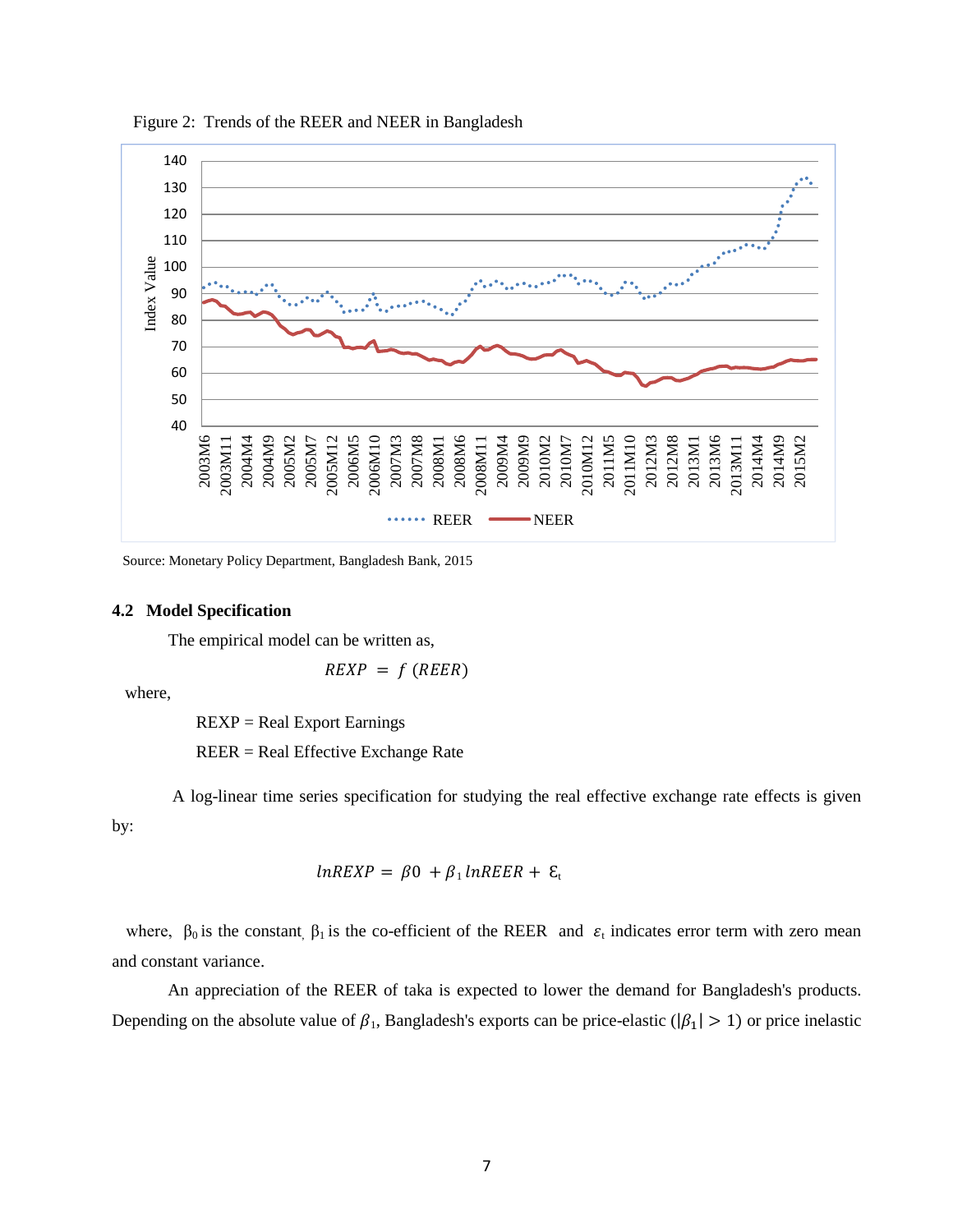$(|\beta_1| < 1)$ . If the coefficient on the REER is not different from zero, Bangladesh's exports can be interpreted as unresponsive to the real exchange rate-based trade liberalization.

## **5. Empirical Results and Diagnostic Tests**

## **5.1 Test for order of Integration**

 Nelson and Plosser (1982) find that unit-root processes distinguish most macroeconomics variables. The time series behavior of each of the series using the Augmented Dickey-Fuller is represented in the table below.

| --- 0-        |                     |                   |                         |             |
|---------------|---------------------|-------------------|-------------------------|-------------|
| Variables     | Model               | Level             | <b>First Difference</b> | Integration |
| InREXP        | Intercept and Trend | $-1.40$<br>(0.58) | $-2.88$<br>$(0.04)$ **  | I(1)        |
| <b>lnREER</b> | Intercept           | $-0.35$<br>(0.91) | $-8.61$<br>$(0.00)*$    | I(1)        |

Table 1: Augmented Dickey-Fuller Test

Note: The null hypothesis states that the variable has a unit root. p-values are shown in the parentheses following each adjusted t -statistics. \* and \*\* indicate significant at 1 percent level and 5 percent level respectively.

The above results show (in table 1) that both variables are non- stationary and exhibit unit roots. Thus, all of them are integrated of order one, I(1) and ready for the cointegration test.

### **5.2. Granger causality test**

l

Granger causality test is used to examine the causality between real export earnings and the REER, especially in the short-run (Yaya and Lu 2012). Based on this test, it's possible to determine the direction of causality between two variables.

| Table 2: Granger Causality Test           |              |             |          |
|-------------------------------------------|--------------|-------------|----------|
| Null Hypothesis                           | Observations | F-Statistic | Prob     |
| <b>DREER</b> does not Granger Cause DREXP | 122          | 0.96        | $0.049*$ |
| <b>DREXP</b> does not Granger Cause DREER |              | 1.25        | $0.026*$ |

Note: \* indicates 5 percent level of significance.

<sup>&</sup>lt;sup>1</sup> Asian Development Bank (2007) has developed a view: "The depreciation (appreciation) of a currency lowers (raises) the foreigncurrency price of exports but also increases (reduces) the home currency price of component imports. To the extent that import content costs rise (decline), this will offset any expansion in demand induced by depreciation (appreciation)''.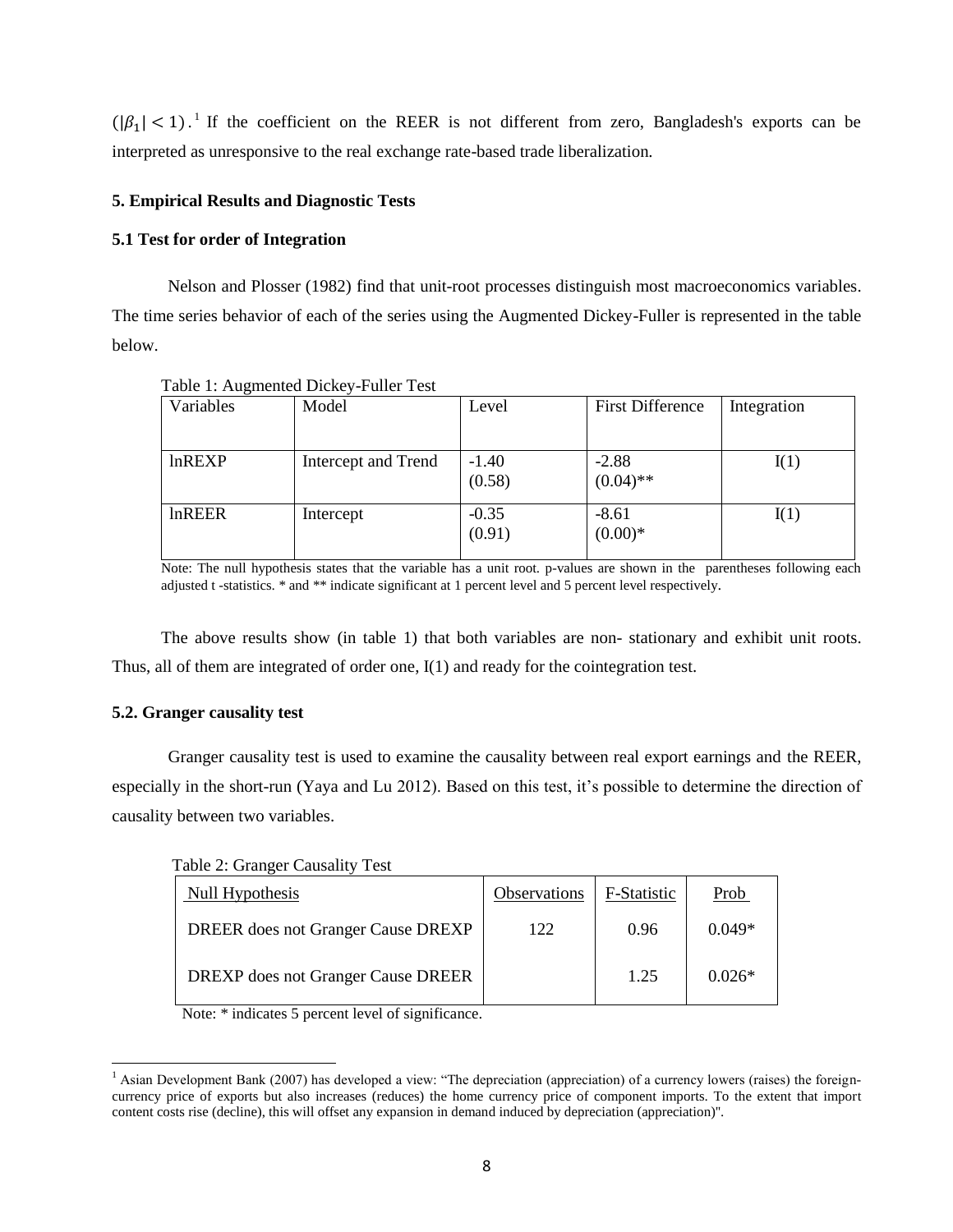In the above table the results indicate that DREER does granger cause of DREXP as well as DREXP does granger cause of DREER. The findings imply that in the short run, a change in the REER does cause a movement in the real export earnings and vice versa.

## **5.3. Cointegration test**

The Johansen cointegration test procedure uses two tests to determine the number of cointegration vectors: The Maximum Eigen value test and the Trace test (Asari, Baharuddin, Jusoh, Mohamad, Shamsudin and Jusoff 2011). The Maximum Eigen value statistic tests the null hypothesis of cointegrating relations against the alternative of r+1 cointegrating relations for  $r = 0, 1, 2...$ n-1.

This test statistics are computed as:

LRmax  $(r / n + 1) = -T * log (1 - \lambda)$ 

where  $\lambda$  is the Maximum Eigen value and T is the sample size. Trace statistics investigate the null hypothesis of r cointegrating relations against the alternative of n cointegrating relations, where n is the number of variables in the system for  $r = 0, 1, 2...$ n-1.

The equation is computed according to the following formula:

*LRtr* 
$$
(r/n) = -T * \sum_{i=r+1}^{n} log (1 - \hat{\lambda}i)
$$

 In some cases Trace and Maximum Eigen value statistics may yield different results, in which case the results of Maximum Eigen value test should be preferred (Asari et.al 2011).

| Null Hypothesis | Alternative | Trace test          | 5% Critical Value |
|-----------------|-------------|---------------------|-------------------|
|                 | Hypothesis  | <b>Statistics</b>   |                   |
| $r = 0^*$       | $r = 1$     | 29.86               | 25.87             |
| r < 1           | $r = 2$     | 7.04                | 12.52             |
|                 |             | Maximum Eigen Value | 5% Critical Value |
|                 |             | <b>Statistics</b>   |                   |
| $r = 0^{**}$    | $r = 1$     | 22.82               | 19.39             |
| r < 1           | $r = 2$     | 7.04                | 12.52             |

|  |  | Table 3: Johansen's Co-integration Test |  |  |  |  |
|--|--|-----------------------------------------|--|--|--|--|
|--|--|-----------------------------------------|--|--|--|--|

Note: r denotes the number of cointegrating relations. \* and \*\* denote rejection of null hypothesis at the 5 percent level.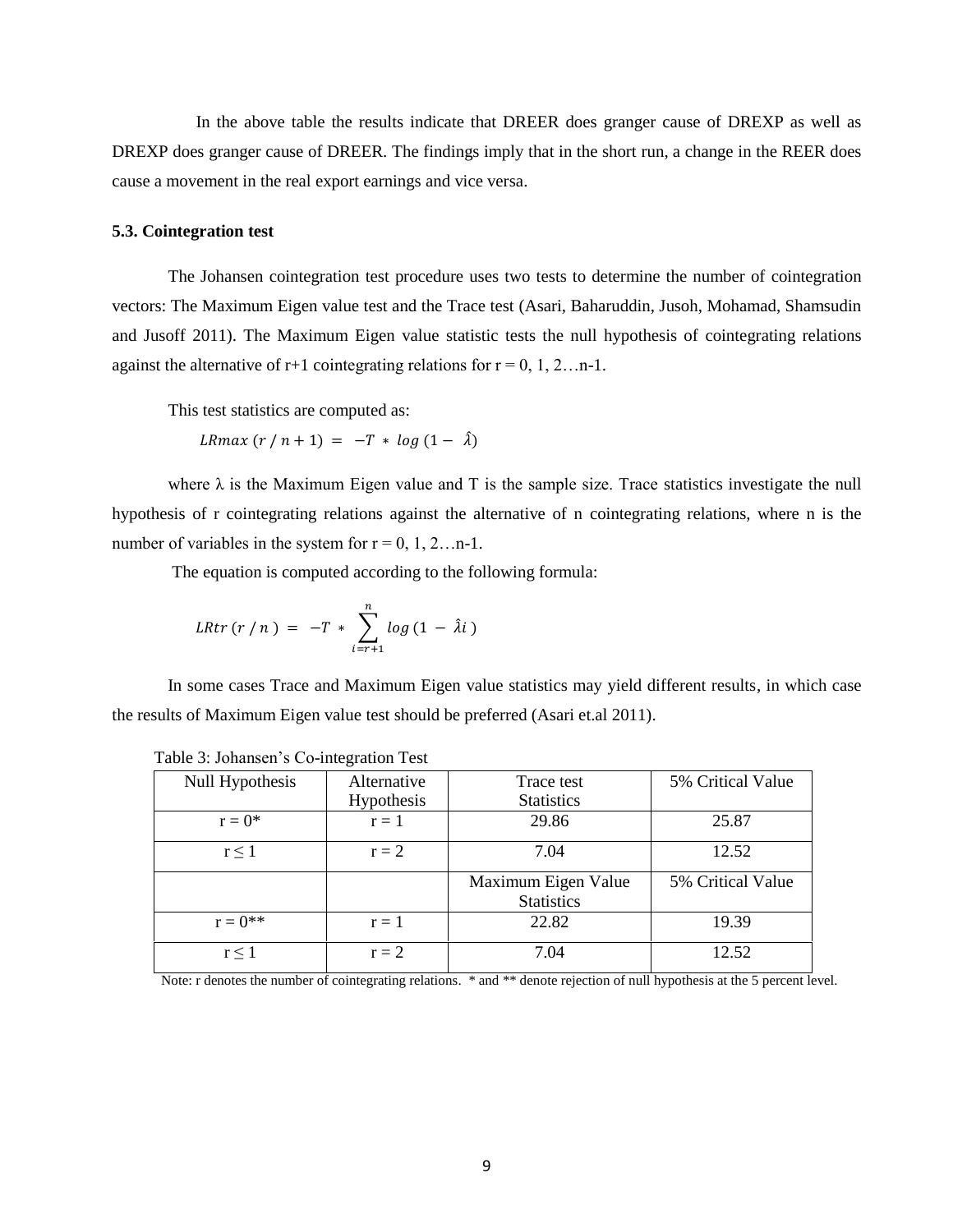Based on the Schwarz Bayesian Criterion (SBC) and minimum lag requirement for stability, thirteen lags [just over a year] are selected for both variables as the optimal lag length. Both Trace and Maximal Eigen Value tests exhibit no evidence of cointegration under option 3 but they indicate one cointegration under option 4.

The existence of a cointegration relationship among the two I(1) variables implies that there exists a long-term relation between real export earnings and the REER (Enders 2010). The estimated long run equation is given below:

$$
REXP = -1.66*REER + 4.93
$$
  
(0.21)

The cointegration equation shows a long run relationship between REXP and the REER in lag level form. The relationship between REXP and the REER is significant at 5 percent level and the value in parentheses against the coefficient is standard error. The coefficient of the REER appears with a negative sign in the cointegration equation, suggesting that, with the appreciation of the REER the price of domestic goods increase. So exports seem expensive to foreigners as a result of a decrease in real export earnings.

#### **5.4. Vector Error Correction (VEC) Model**

The vector error correction model restricts the long run behavior of the endogenous variables to converge to their cointegrating relationships while allowing for short run adjustment dynamics (Khan and Hossain 2010).

Since lnREXP and lnREER are cointegrated, a vector error correction model representation could have the following form:

$$
\Delta lnREXP = \beta_{\circ} + \sum_{j=1}^{M} \beta_{1j} \Delta lnREER_{t-j} + \alpha EC_{t-1} + u_t
$$

where,  $\Delta$  is the first difference and  $u_t$  is the error term with mean zero.

Table 4 presents VEC estimates with Bangladesh's real export earnings (REXP) and the REER. The corresponding sign of the first differenced REER is negative but insignificant. The error correction term has a negative sign as expected that is -.76 which is statistically significant. This implies that 76 percent of the last month's disequilibrium is corrected this month, requiring only 1.32 months to bring the system into the steady state once it is disturbed.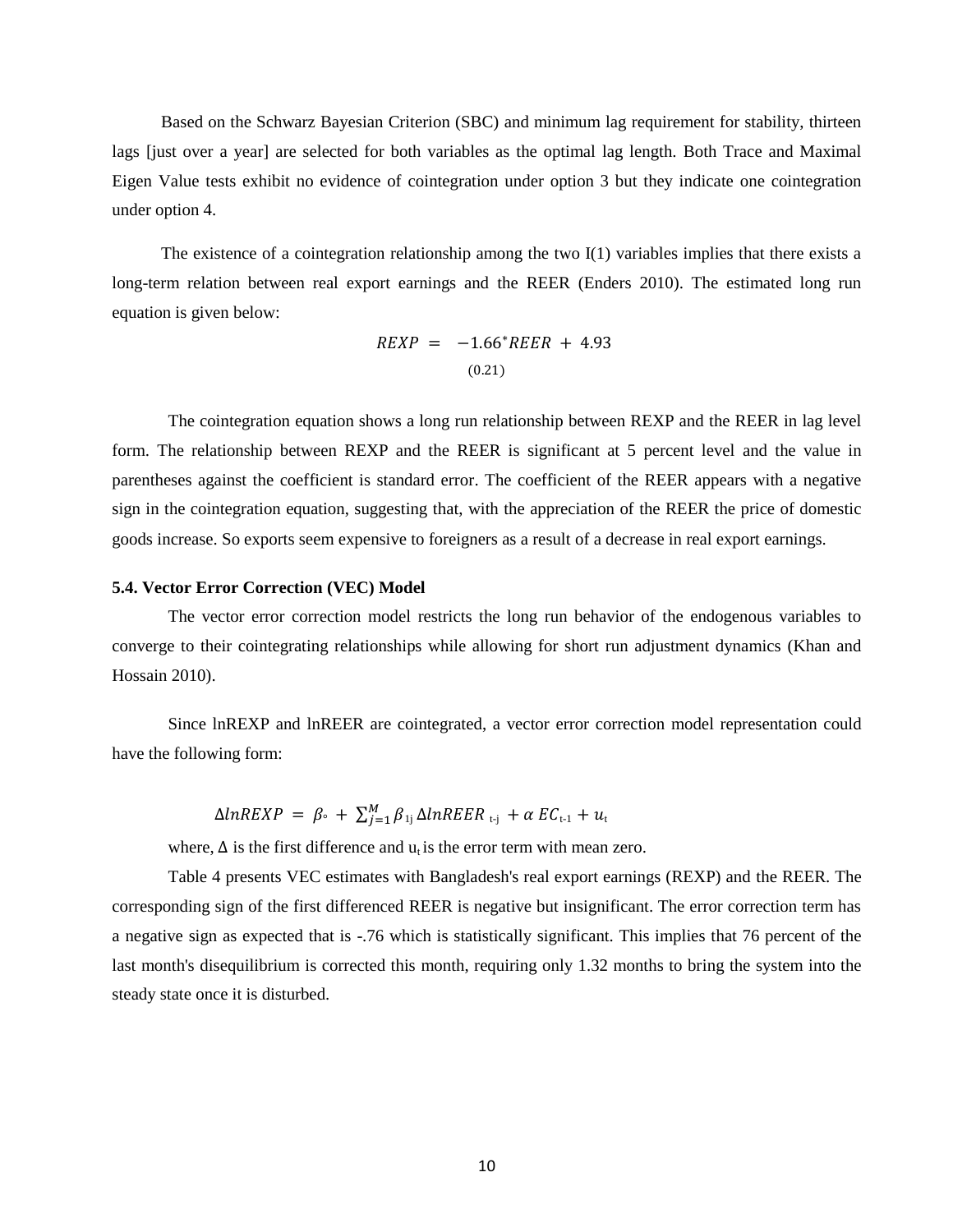| Regressors             | D(LREXP)        | D(LREER)           |
|------------------------|-----------------|--------------------|
| Constant               | $-0.019(0.017)$ | $-0.00049(0.0027)$ |
| $D( LREXP (-1))$       | $-0.12(0.21)$   | 0.052(0.034)       |
| $D(LREER (-1))$        | $-0.40(0.67)$   | $0.45*(0.11)$      |
| Error correction terms | $-0.76*(0.21)$  | $-0.045(0.035)$    |
| Adjusted $R^2$         | 0.65            | 0.16               |

Table 4: VEC Estimates

 Note: \* denotes coefficients are significant at 5 percent level. All values in parentheses against each coefficient are standard errors.

#### **5.5. Diagnostic Tests**

In order to check the acceptability of the model, we carried out various diagnostic tests namely the normality test, serial correlation LM test and heteroscedasticity test. The Error-Correction Model was the only one which yielded residuals that are not normally distributed (Engle, R.F. and C.W.J. Granger 1987). This conclusion is arrived at, given that the Jarque-Bera statistic is significant at the 10 percent level. The Serial Correlation LM test confirms that there is no serial correlation in the residuals of the ECM regression up to thirteen lags. The heteroscedasticity test result shows that the test cannot reject the null hypothesis that there is no heteroscedasticity.

#### **6. Recommendations and Concluding Remarks**

The impact of the REER on real export earnings is an important issue as it is related to maintaining country's export competitiveness, macroeconomic stability as well as economic growth. In recent decades, in spite of maintaining nominal exchange rate stability, an appreciating trend in the REER has been observed. In this regard, this paper has sought to address whether this appreciation has caused a loss of competitiveness in exports both in the short run as well as in the long run.

We have employed monthly data and applied Johansen cointegration technique as well as VECM approach to study the effect of the REER on real export earnings of Bangladesh covering the period of June 2003 to May 2015. The estimated results from the paper indicate that the REER has a significant negative relationship on real export earnings in the long run in Bangladesh for the above mentioned period. This study finds convincing evidence of the loss of competitiveness of exports due to the REER appreciation has been established in Bangladesh.

The results have some insightful policy implications related to the loss of competitiveness emanated from increase in capital inflows which ultimately causes appreciation of the REER. In spite of keeping nominal exchange rates managed, appreciation of the REER for the mentioned period indicates that Bangladesh faces higher inflation than its trading partner countries. To control inflation and maintain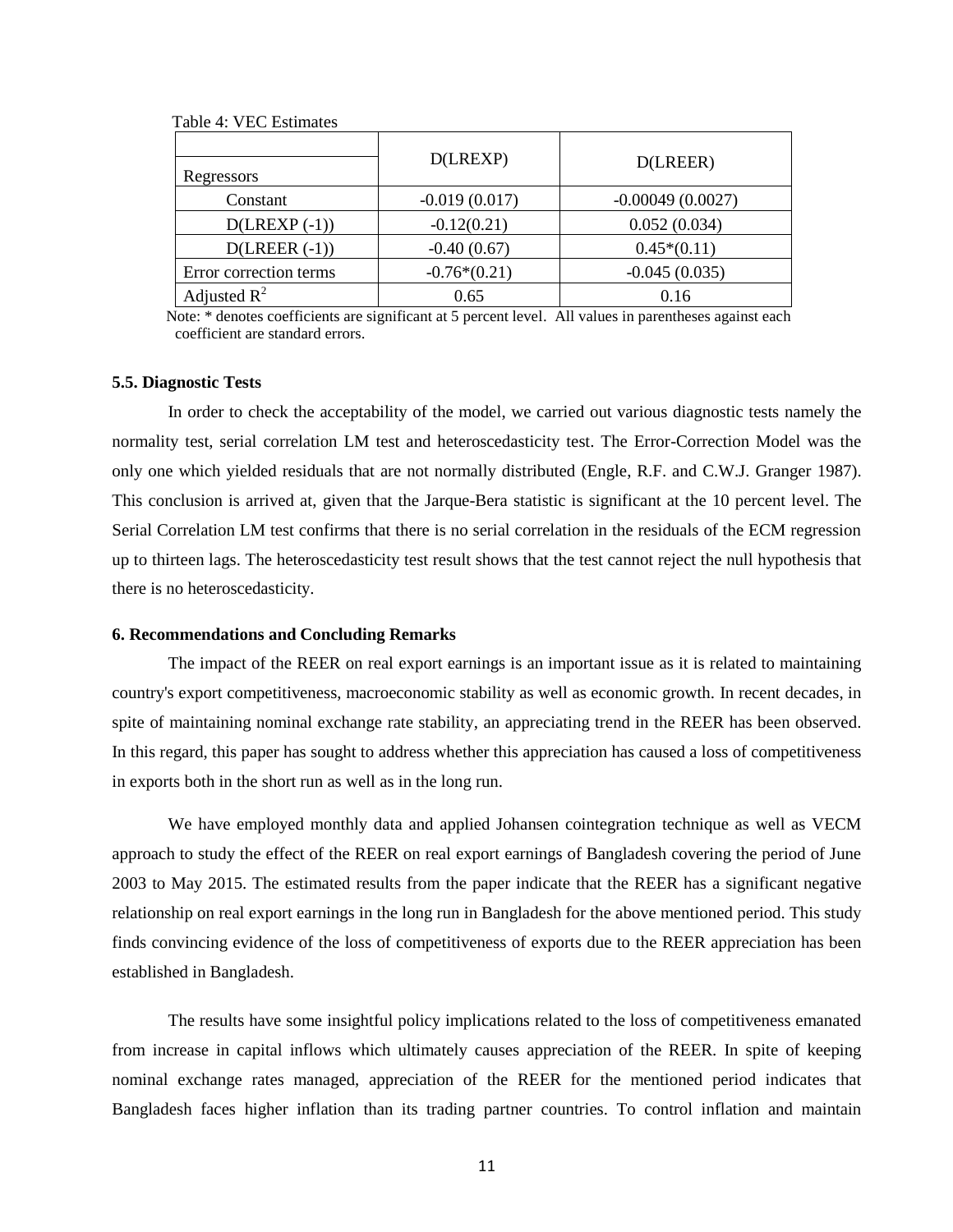exchange rate stability, the central bank tries to sterilize the excess capital inflows through open market operation. However, open market operation has some practical limits which include high fiscal cost, ineffectiveness to sterilize the capital inflows. This ultimately encourages capital inflows further by raising interest rates and the lack of availability of financial instruments stems from less developed financial markets in developing countries. Capital inflows, therefore, can be sterilized partially and exchange rate stability can be achieved in the short run for developing countries (Lee, 1997). As a whole, long term policy measures are required to sterilize the capital inflows, maintain the exchange rate stability as well as export competitiveness in Bangladesh, such as:

1) Sterilization should be accompanied by increase in reserve requirement or tightening the access of central bank credit with a view to reducing the monetary base and containing inflation as well.

2) Bringing efficiency in the financial system, turning to more market based exchange rate-as well as making the economy financially more liberalized can be a step forward in developing the financial market.

3) Changing discount policy can be a way to contract the money supply as well as inflation. There remains the fear of increasing the lending rates, however, in case of developing countries, increased discount rates do not necessarily increase the lending rates, thereby, it helps to contract the money supply without reducing economic activity (Lee 1997).

4) In order to sterilize the persistent capital inflows, the central bank can take other policy measures such as encouraging private investment overseas and allowing the foreigners to borrow from the local markets.

5) Widening the exchange rate by allowing the exchange rates to appreciate to some extent can be a policy initiative also.

6) Along with the policy measures for reducing appreciation of the REER, other policy measures are required to boost exports in Bangladesh which comprises investment on human capital, widening the scope of technological innovation, reducing infrastructure inadequacies, promoting export diversification, more value addition to export and exploring new markets for exportable products etc.

Overall, the estimated result over the above sample period indicates that appreciation to the REER has an adverse impact on exports that is also similar to other studies on developing countries.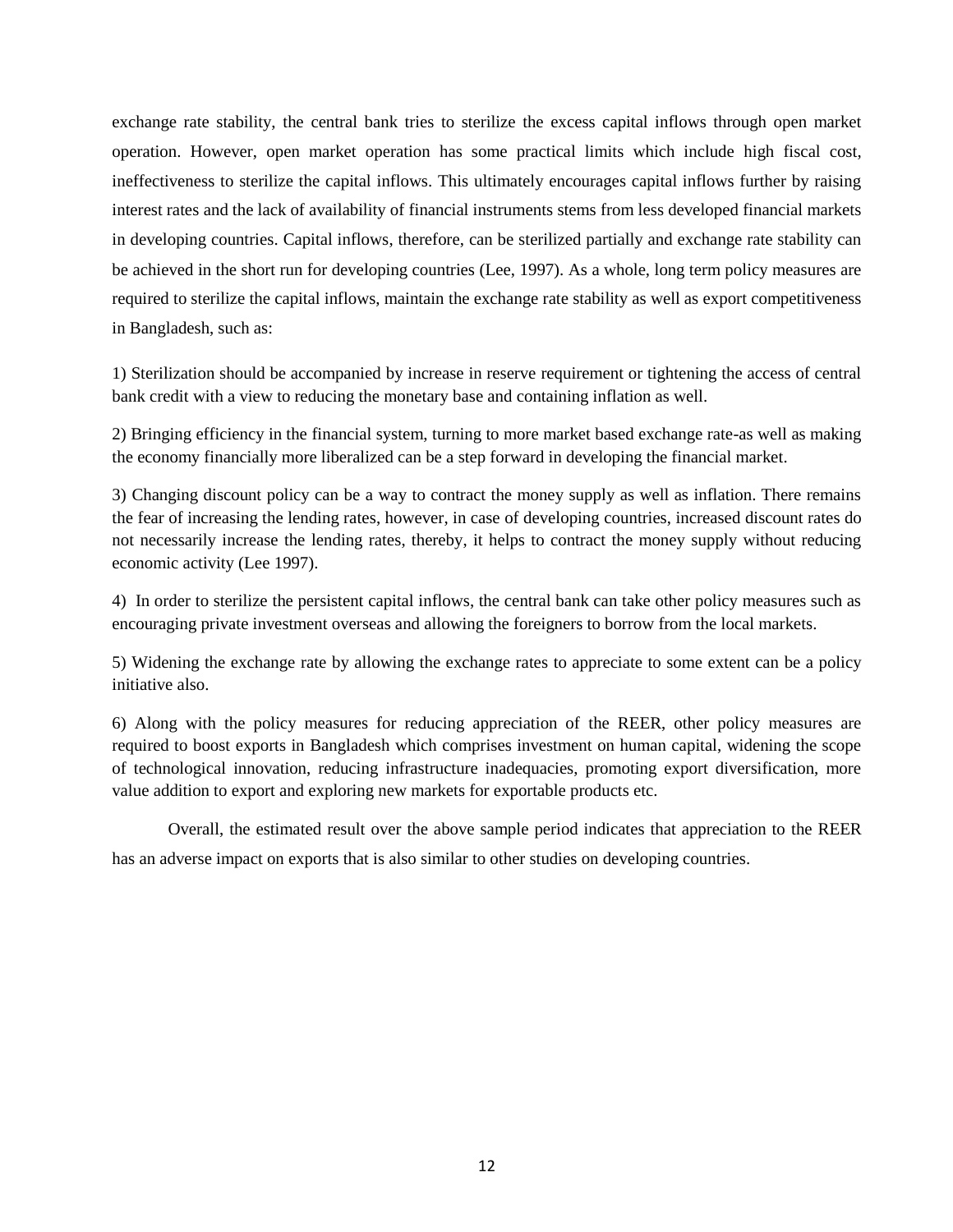#### **References**

- Alam, R. (2010). The Link between real exchange rate and export earning: A cointegration and Granger causality analysis on Bangladesh. *International review of Business Research papers*, 6(1), 205-214.
- Asian Development Bank (ADB). (2007). *Asian Development Outlook 2007 Update.* Manila: Export Dynamics in East Asia. ADB.
- Annual Report. (1980, 1981, 2003 & 2004), Bangladesh Bank.
- Arize, A. C. (2001). Traditional Export Demand Relation and Parameter Instability: An Empirical Investigation. *Journal of Economic Studies,* 28(6), 378–396.
- Asari, F. F. A. H., Baharuddin, N. S., Jusoh, N., Mohamad, Z., Shamsudin, N., & Jusoff, K. (2011). A vector error correction model (VECM) approach in explaining the relationship between interest rate and inflation towards exchange rate volatility in Malaysia. *World Applied Sciences Journal*, 12(3), 49-56.
- Athukorala, P. C. (1981). Import Substitution, Structural Transformation and Import Dependence: A Case Study of Sri Lanka. *Developing Economies*, 19(2), 119–142.
- Aziz, N. (2012). Does a real devaluation improve the balance of trade?: empirics from Bangladesh economy. *The Journal of Developing Areas*, 46(2), 19-41.
- Balassa, B. (1978). Exports and Economic Growth: Further Evidence. *Journal of Development Economics.* 5, 181–189.
- Bahmani-Oskooee, M. (1996). Determinants of International Trade Flows: The Case of Developing Countries. *Journal of Development Economics*, 20, 107–123.
- Cheung, Y. W., and Sengupta, R. (2013). Impact of exchange rate movements on exports: an analysis of Indian non-financial sector firms. *Journal of International Money and Finance*, 39, 231-245.
- Circular no. 01, May 29, 2003, Foreign Exchange Policy Department, Bangladesh Bank.
- Circular no.25, December 22, 2009, Foreign Exchange Policy Department, Bangladesh Bank.
- Enders, W. (2010). *Applied Economics Time Series. (*3e). Wiley, NJ.
- Engle, R. F., and Granger, C.W.(1987). Co-integration and error correction: representation, estimation, and testing. *Econometrica: journal of the Econometric Society*, 251-276.
- Fang, W., Lai, Y., and Miller, S. M.(2005). Export Promotion through Exchange Rate Policy: Exchange Rate Depreciation or Stabilization? Economics *Working Paper*, University of Connecticut.
- Fidan, H. (2006). Impact of the real effective exchange rate (Reer) on Turkish agricultural trade. *International Journal of Social Sciences*, 1(2), 70.
- Genc, E. G., and Artar, O. K. (2014). The Effect of Exchange Rates on Exports and Imports of Emerging Countries. *European Scientific Journal*, 10(13).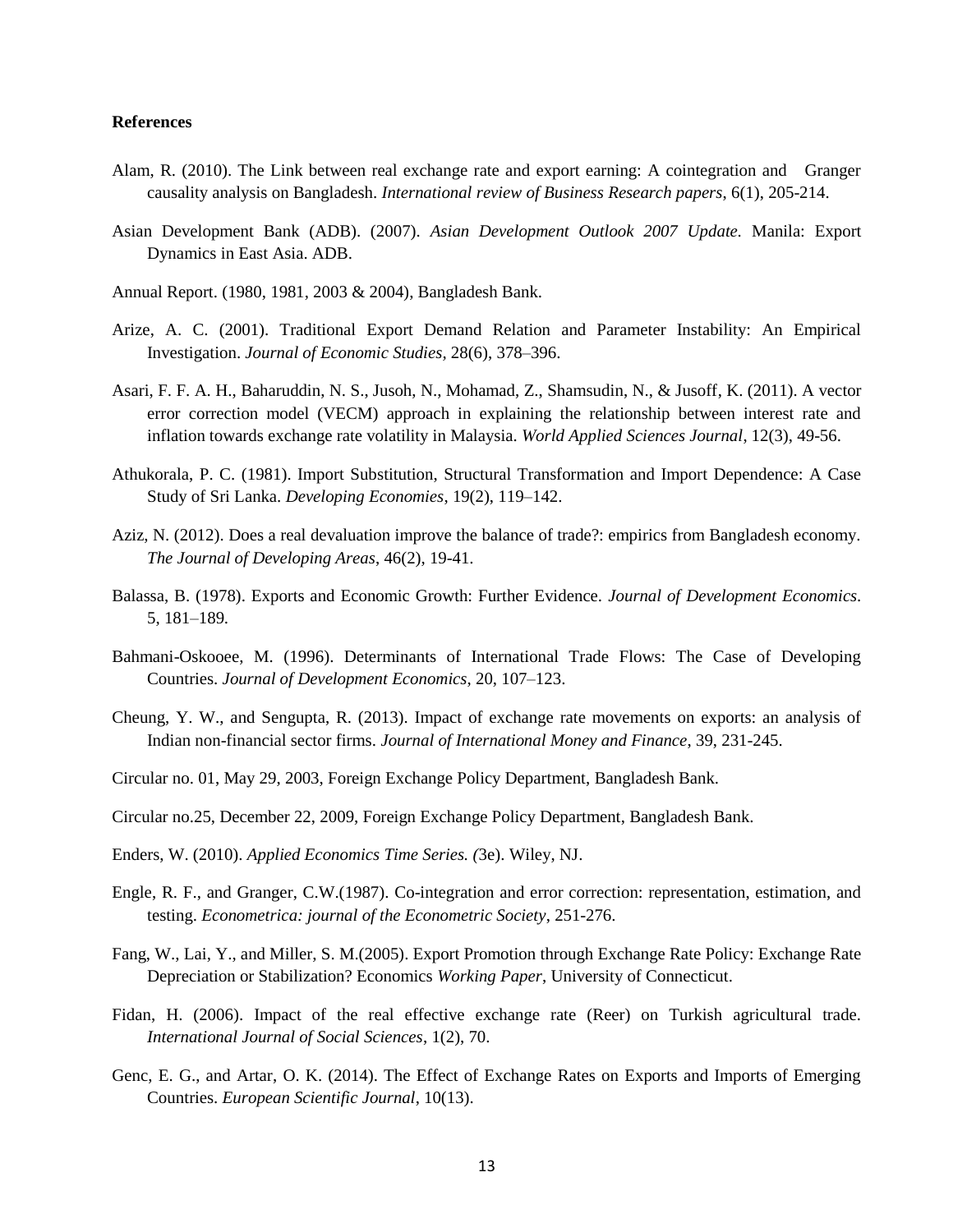- Giles, J. A. and Williams, C. L. (2000). Export-Lead Growth: A Survey of the Empirical Literature and Some Non-Causality Results, Part 1. *Journal of International Trade and Economic Development,* 9, 261–337.
- Guechari, Y. (2012). An empirical study on the effects of real effective exchange rate on Algeria's trade balance. *International Journal of Financial Research*, 3(4), p102.
- Hossain, A. A. (2011). The Foreign-Income and Real-Exchange-Rate Elasticities of Bangladesh Exports. *The Pakistan Development Review*, 119-144.
- Houthakker, H. S. and Magee, S. P. (1969). Income and Price Elasticities in World Trade. *Review of Economics and Statistics,* 51(2), 11–125.
- Khondker, B.H., Bidisha, S. H. & Razzaque, M. A. (2012). The Exchange Rate Economic Growth: An Empirical Assessment on Bangladesh. International Growth Center, *Working Paper*, October 2012.
- Lee, J. (1997). Sterilizing Capital Inflows. *Economic Issues*, International Monetary Fund, 7.
- Masih, R. and Mashi, A. M. M. (2000). A Reassessment of Long-run Elasticities of Japanese Import Demand. *Journal of Policy Modelling,* 22(5), 625–639.
- Mehare, A., and Edriss, A. K. (2012). Evaluation of Effect of Exchange Rate Variability on Export of Ethiopia's Agricultural Product: Case of Oilseeds. *Journal of Economics and Sustainable Development*, 3(11), 41-52.
- Nelson, C., and Plosser, C. (1982). Trends and Random Walks in Macroeconomics Time Series: Some Evidence and Implications. *Journal of Monetary Economics.* 10, 130-162.
- Paul, B. P. (2014). Testing Export-Led Growth in Bangladesh: An ARDL Bounds Test Approach. *International Journal of Trade, Economics and Finance*, *5*(1), 1.
- Policy Note (2014), Monetary Policy Department, Bangladesh Bank.
- Roy, D. K. (1991). Export Performance of Bangladesh: A Constant Market Share Analysis. *Bangladesh Development Studies,* 19(4), 63–81.
- Saadullah Khan, Z., and Ismail Hossain, M. (2010). Democracy and trade balance: a vector autoregressive analysis. *Bangladesh Development Studies*, 33(4), 23.
- Singh, T. (2002). India's Trade Balance: The Role of Income and Exchange Rates. *Journal of Policy Modelling*, 24, 437–452.
- Soutar, C. and Santoya, J. (2011). Estimating the Real Effective Exchange Rate (REER) for Belize. *Working Paper*, Central Bank of Belize.
- Stucka, T. (2004). The effects of exchange rate change on the trade balance in Croatia (No. 4-65). International Monetary Fund.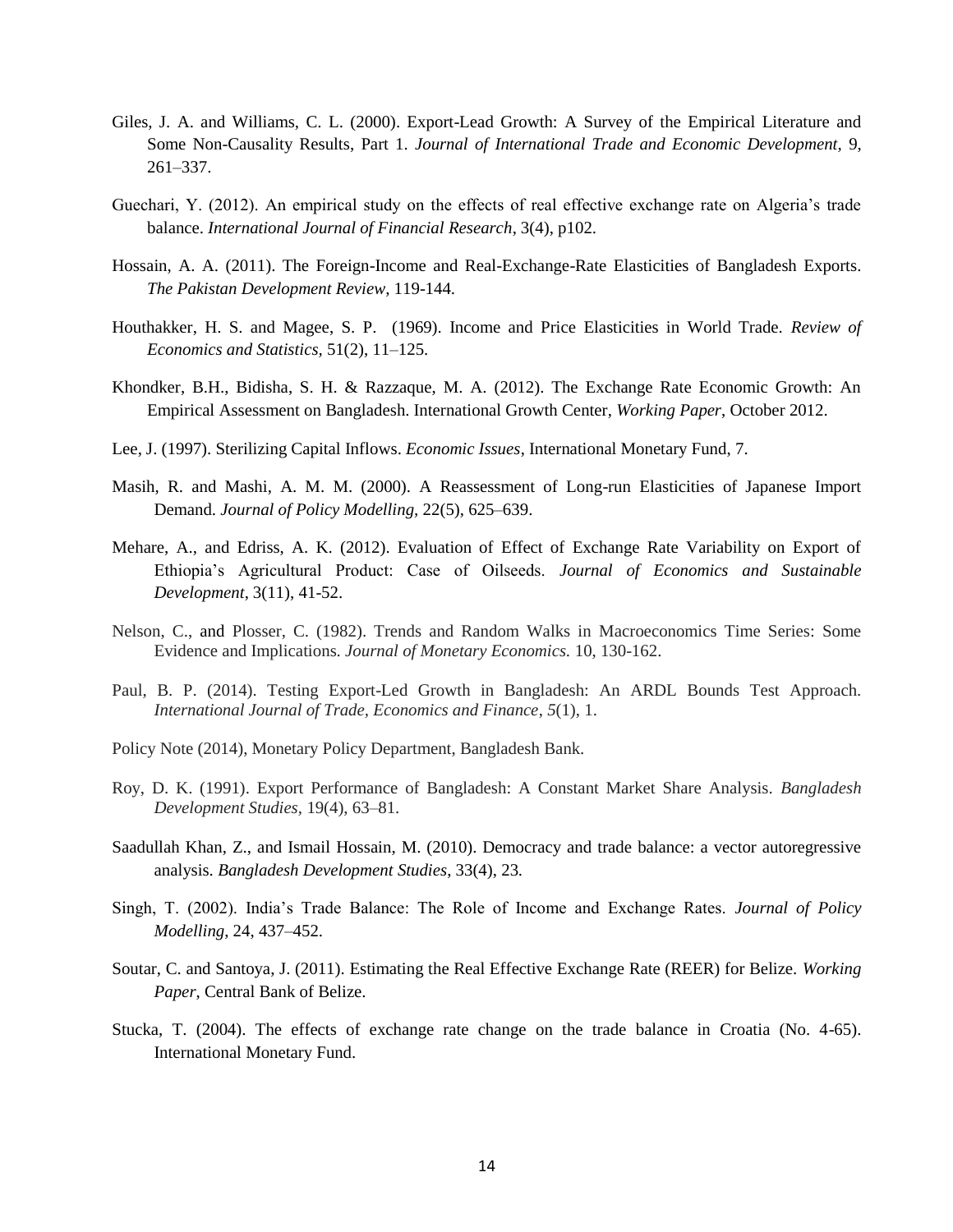- Tyler, W. (1981). Growth and Export Expansion in Developing Countries: Some Empirical Evidence. *Journal of Development Economics,* 9, 121–130.
- Various Monetary Policy Statement, Bangladesh Bank.
- Yaya, E. M., and Lu, X. (2012). The Short-run Relationship between Real Effective Exchange Rate and Balance of Trade in China. *International Journal of Applied Economics,* 9(1), 15-27.
- Younus, S., and Chowdhury, M. I. (2006). An Analysis of Bangladesh's Transition to Flexible Exchange Rate Regime. Policy Analysis Unit, Research Department, Bangladesh Bank.
- Younus, S., Chowdhury, M. M. I. (2014). Real exchange rate and its impact on export, import and trade balance: Is there any J curve effect in Bangladesh? *Working Paper*, Monetary Policy Department & Research Department.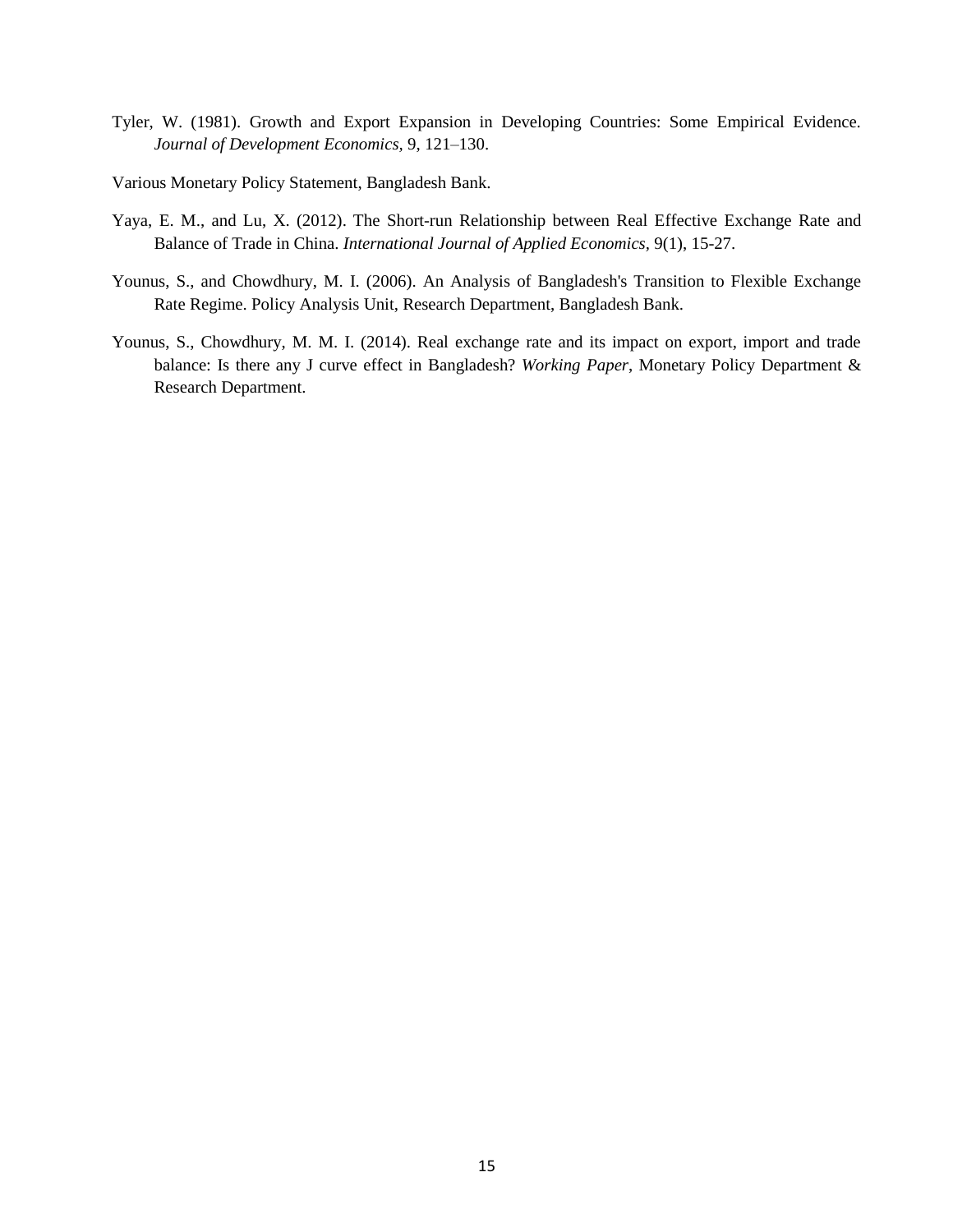## **Appendix**

**Diagnostic Tests**

## **Autocorrelation LM test**

VEC Residual Serial Correlation LM Tests H0: no serial correlation at lag order h

| Lags | LM-Stat  | Prob   |
|------|----------|--------|
| 1    | 5.669758 | 0.2252 |
| 2    | 3.291659 | 0.5103 |
| 3    | 1.727989 | 0.7856 |
| 4    | 3.036031 | 0.5518 |
| 5    | 1.651971 | 0.7994 |
| 6    | 2.414120 | 0.6601 |
| 7    | 0.646436 | 0.9578 |
| 8    | 4.919712 | 0.2956 |
| 9    | 1.602262 | 0.8084 |
| 10   | 2.906541 | 0.5736 |
| 11   | 4.256999 | 0.3723 |
| 12   | 0.940214 | 0.9187 |
| 13   | 5.006007 | 0.2867 |

#### **VEC Residual Normality Tests**

Orthogonalization: Cholesky (Lutkepohl) H0: residuals are multivariate normal

| Component      | <b>Skewness</b>            | Chi-sq               | df               | Prob.            |
|----------------|----------------------------|----------------------|------------------|------------------|
| $\overline{2}$ | $-0.362966$<br>$-0.247349$ | 2.854461<br>1.325599 | 1<br>1           | 0.0911<br>0.2496 |
| Joint          |                            | 4.180060             | $\overline{2}$   | 0.1237           |
| Component      | Kurtosis                   | Chi-sq               | df               | Prob.            |
| $\mathfrak{D}$ | 3.819563<br>3.355249       | 3.638282<br>0.683592 | 1<br>1           | 0.0565<br>0.4084 |
| Joint          |                            | 4.321874             | $\overline{2}$   | 0.1152           |
| Component      | Jarque-Bera                | df                   | Prob.            |                  |
| $\mathfrak{D}$ | 6.492743<br>2.009191       | 2<br>2               | 0.0389<br>0.3662 |                  |
| Joint          | 8.501934                   | 4                    | 0.0748           |                  |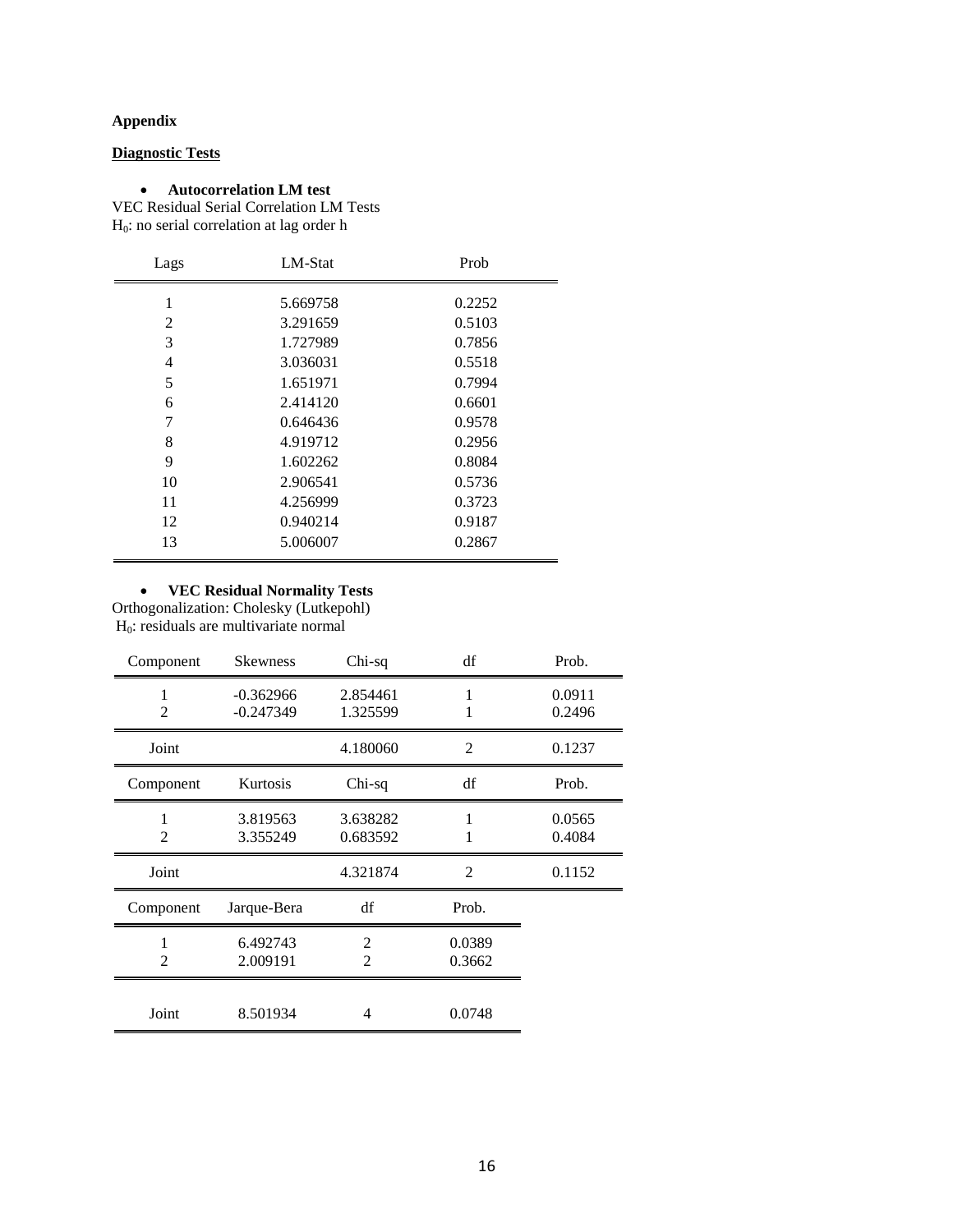## **VEC Residual Heteroskedasticity Tests: No Cross Terms (only levels and squares)**

| Dependent   | R-squared | F(54.75) | Prob.  | $Chi-sq(54)$ | Prob.  |
|-------------|-----------|----------|--------|--------------|--------|
| $res1*res1$ | 0.508174  | 1.435055 | 0.0736 | 66.06262     | 0.1257 |
| $res2*res2$ | 0.466498  | 1.214452 | 0.2165 | 60.64468     | 0.2487 |
| $res2*res1$ | 0.513565  | 1.466352 | 0.0623 | 66.76346     | 0.1139 |

Individual components:

## **Cointegration test:**

## **Unrestricted Cointegration Rank Test (Trace)**

| Hypothesized<br>No. of $CE(s)$ | Eigenvalue | Trace<br><b>Statistic</b> | 0.05<br>Critical Value | Prob. $**$ |
|--------------------------------|------------|---------------------------|------------------------|------------|
| None $*$                       | 0.160994   | 29.85649                  | 25.87211               | 0.0151     |
| At most 1                      | 0.052689   | 7.036605                  | 12.51798               | 0.3407     |

Trace test indicates 1 cointegrating eqn(s) at the 0.05 level

\* denotes rejection of the hypothesis at the 0.05 level

\*\*MacKinnon-Haug-Michelis (1999) p-values

#### **Unrestricted Cointegration Rank Test (Maximum Eigen value)**

| Hypothesized<br>No. of $CE(s)$ | Eigenvalue | Max-Eigen<br><b>Statistic</b> | 0.05<br>Critical Value | $Prob.**$ |
|--------------------------------|------------|-------------------------------|------------------------|-----------|
| None $*$                       | 0.160994   | 22.81988                      | 19.38704               | 0.0152    |
| At most 1                      | 0.052689   | 7.036605                      | 12.51798               | 0.3407    |

Maximum Eigen value test indicates 1 cointegrating eqn(s) at the 0.05 level

\* denotes rejection of the hypothesis at the 0.05 level

\*\*MacKinnon-Haug-Michelis (1999) p-values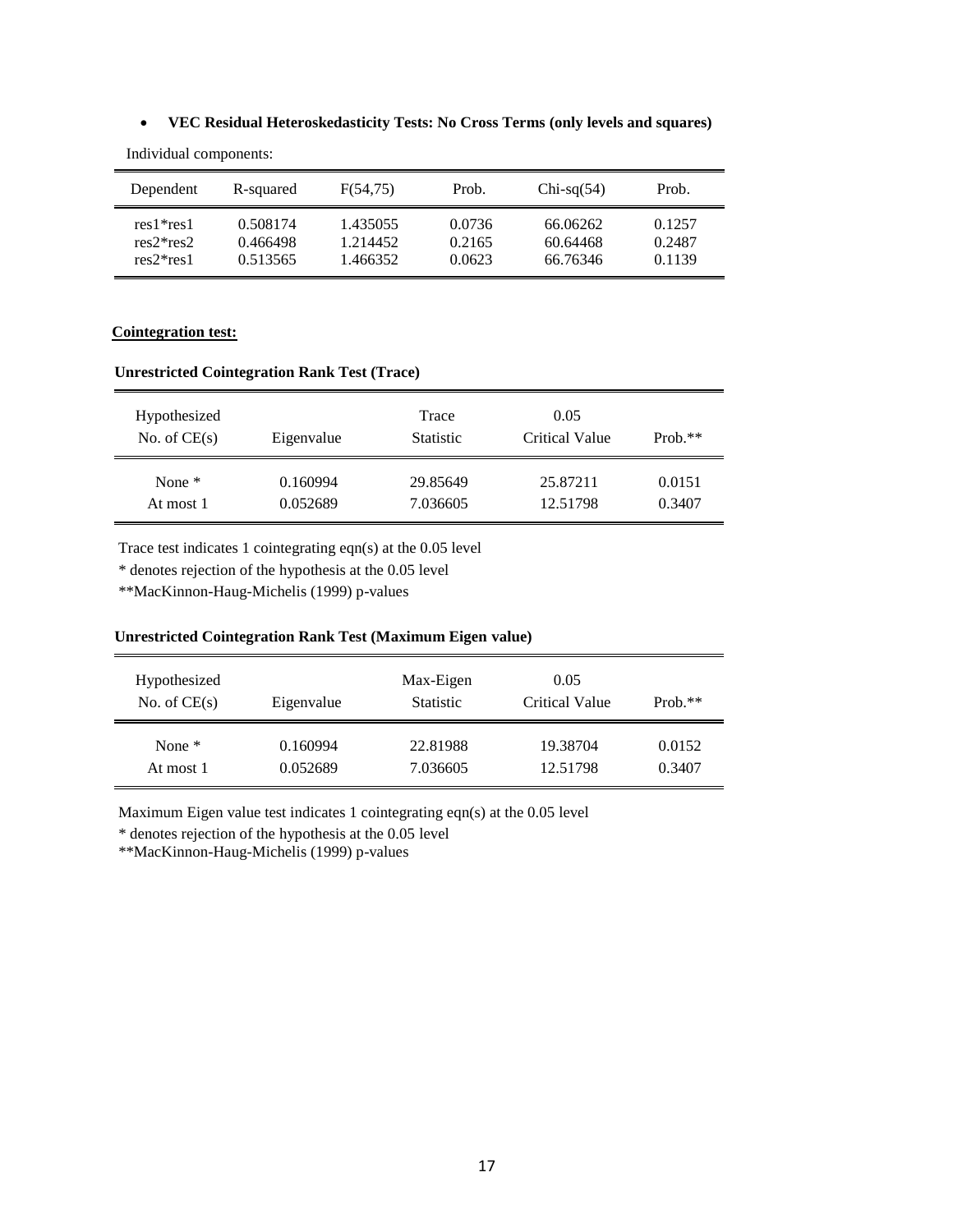| Unrestricted Cointegrating Coefficients (normalized by b'*S11*b=I) |  |  |
|--------------------------------------------------------------------|--|--|
|                                                                    |  |  |

| LREXP      | <b>LREER</b> | @TREND      |
|------------|--------------|-------------|
| $-25.6556$ | $-42.71666$  | 0.261096    |
| 7.515196   | 2.830351     | $-0.032138$ |

## **Unrestricted Adjustment Coefficients (alpha)**

|          | . .      |             |
|----------|----------|-------------|
| D(LREXP) | 0.029697 | $-0.011537$ |
| D(LREER) | 0.001760 | 0.002994    |
|          |          |             |

## **Cointegrating Equation(s): Log likelihood 518.34 Normalized cointegrating coefficients (standard error in parentheses)**

| <b>LREXP</b> | <b>LREER</b> | @TREND      |
|--------------|--------------|-------------|
| 1.000000     | 1.665003     | $-0.010177$ |
|              | (0.21541)    | (0.00040)   |

## **Adjustment coefficients (standard error in parentheses)**

| D(LREXP) | $-0.761903$ |
|----------|-------------|
|          | (0.21439)   |
| D(LREER) | $-0.045159$ |
|          | (0.03467)   |

## **VECM:**

| <b>Vector Error Correction Estimates</b>   |                 |              |
|--------------------------------------------|-----------------|--------------|
| Standard errors in () & t-statistics in [] |                 |              |
| <b>Cointegrating Eq:</b>                   | CointEq1        |              |
| $LREXP(-1)$                                | 1.000000        |              |
| $LREER(-1)$                                | 1.665003        |              |
|                                            | (0.21541)       |              |
|                                            | [7.72946]       |              |
| @TREND(03M06)                              | $-0.010177$     |              |
|                                            | (0.00040)       |              |
|                                            | $[-25.2062]$    |              |
| $\mathcal{C}$                              | $-4.93$         |              |
| <b>Error Correction:</b>                   | <b>D(LREXP)</b> | D(LREER)     |
| CointEq1                                   | $-0.761903$     | $-0.04516$   |
|                                            | (0.21439)       | (0.03467)    |
|                                            | $[-3.55388]$    | $[-1.30264]$ |
| $D( LREXP(-1))$                            | $-0.11811$      | 0.052581     |
|                                            | (0.20975)       | (0.03392)    |
|                                            | $[-0.56310]$    | [1.55024]    |
| $D(LREXP(-2))$                             | 0.440669        | 0.058841     |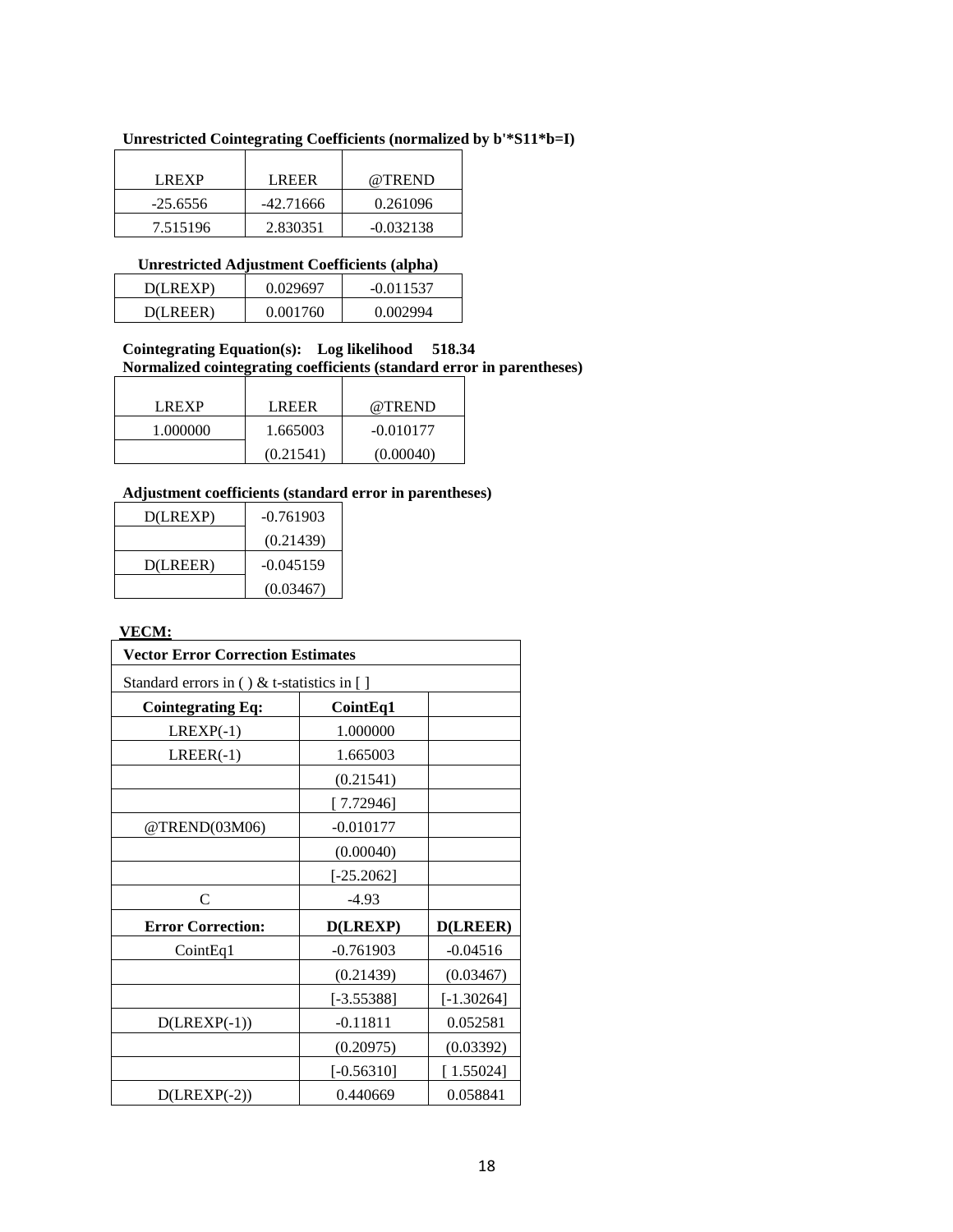|                  | (0.20990)    | (0.03394)    |
|------------------|--------------|--------------|
|                  | 2.09941      | [1.73355]    |
| $D( LREXP(-3))$  | 0.361825     | 0.028991     |
|                  | (0.20643)    | (0.03338)    |
|                  | [1.75280]    | [0.86850]    |
| $D(LREXP(-4))$   | 0.200135     | 0.026769     |
|                  | (0.19200)    | (0.03105)    |
|                  | [1.04237]    | [0.86218]    |
| $D( LREXP(-5))$  | 0.224416     | 0.025966     |
|                  | (0.18137)    | (0.02933)    |
|                  | [1.23734]    | [0.88535]    |
| $D( LREXP(-6))$  | 0.312096     | 0.030711     |
|                  | (0.16554)    | (0.02677)    |
|                  | [1.88530]    | [1.14724]    |
| $D( LREXP(-7))$  | 0.330949     | $-0.00961$   |
|                  | (0.15867)    | (0.02566)    |
|                  | [2.08582]    | $[-0.37467]$ |
| $D( LREXP(-8))$  | 0.162009     | $-0.01403$   |
|                  | (0.15268)    | (0.02469)    |
|                  | [1.06108]    | $[-0.56811]$ |
| $D( LREXP(-9))$  | 0.100883     | 0.012300     |
|                  | (0.14009)    | (0.02265)    |
|                  | [0.72014]    | [ 0.54296]   |
| $D(LREXP(-10))$  | -0.047704    | $-0.00188$   |
|                  | (0.12382)    | (0.02002)    |
|                  | $[-0.38526]$ | $[-0.09368]$ |
| $D( LREXP(-11))$ | 0.112501     | $-0.03155$   |
|                  | (0.11452)    | (0.01852)    |
|                  | [0.98235]    | $[-1.70367]$ |
| $D(LREXP(-12))$  | 0.634778     | $-0.02283$   |
|                  | (0.11128)    | (0.01800)    |
|                  | [5.70412]    | $[-1.26855]$ |
| $D( LREXP(-13))$ | 0.342901     | 0.005296     |
|                  | (0.09519)    | (0.01539)    |
|                  | [3.60233]    | [0.34404]    |
| $D(LREER(-1))$   | $-0.401568$  | 0.452860     |
|                  | (0.67432)    | (0.10904)    |
|                  | $[-0.59552]$ | [4.15310]    |
| $D(LREER(-2))$   | 1.124607     | $-0.09319$   |
|                  | (0.70857)    | (0.11458)    |
|                  | [1.58716]    | $[-0.81335]$ |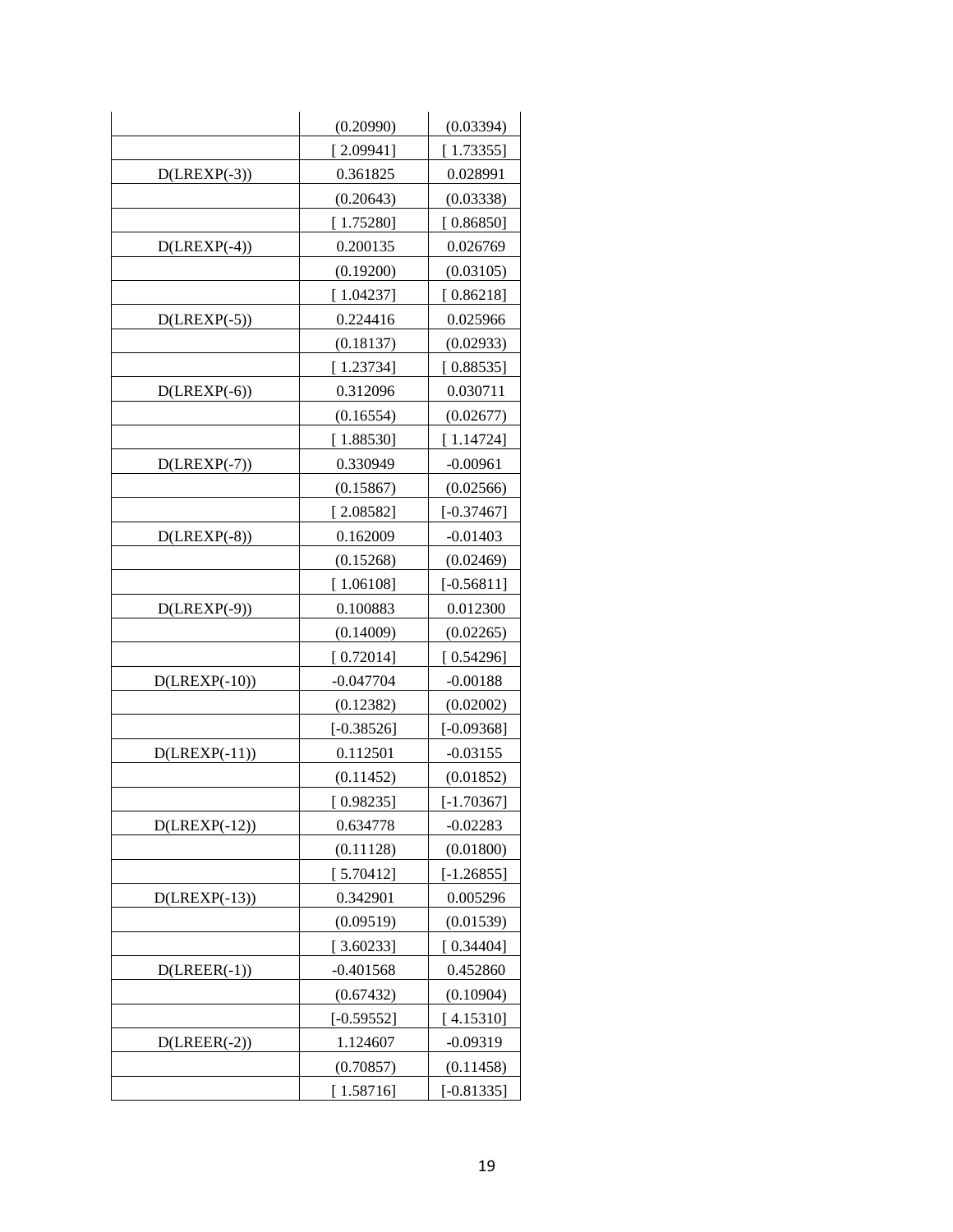| $D(LREER(-3))$  | $-0.104324$  | 0.048488     |
|-----------------|--------------|--------------|
|                 | (0.69962)    | (0.11313)    |
|                 | $[-0.14912]$ | [0.42860]    |
| $D(LREER(-4))$  | 0.204020     | $-0.05647$   |
|                 | (0.69097)    | (0.11173)    |
|                 | [0.29527]    | $[-0.50542]$ |
| $D(LREER(-5))$  | $-0.366436$  | 0.061521     |
|                 | (0.69229)    | (0.11195)    |
|                 | $[-0.52931]$ | [0.54955]    |
| $D(LREER(-6))$  | 1.126777     | 0.069226     |
|                 | (0.67058)    | (0.10844)    |
|                 | [1.68031]    | [0.63840]    |
| $D(LREER(-7))$  | 0.475867     | $-0.26521$   |
|                 | (0.66934)    | (0.10824)    |
|                 | [0.71095]    | $[-2.45030]$ |
| $D(LREER(-8))$  | 0.212700     | 0.148548     |
|                 | (0.68586)    | (0.11091)    |
|                 | [0.31012]    | [1.33938]    |
| $D(LREER(-9))$  | 0.062034     | $-0.07561$   |
|                 | (0.68958)    | (0.11151)    |
|                 | [0.08996]    | $[-0.67809]$ |
| $D(LREER(-10))$ | $-0.861108$  | 0.064521     |
|                 | (0.67686)    | (0.10945)    |
|                 | $[-1.27222]$ | [0.58949]    |
| $D(LREER(-11))$ | 1.021783     | $-0.18894$   |
|                 | (0.68130)    | (0.11017)    |
|                 | [1.49975]    | $[-1.71499]$ |
| $D(LREER(-12))$ | $-0.070913$  | 0.041645     |
|                 | (0.67689)    | (0.10946)    |
|                 | $[-0.10476]$ | [0.38047]    |
| $D(LREER(-13))$ | $-0.307611$  | $-0.02342$   |
|                 | (0.60834)    | (0.09837)    |
|                 | $[-0.50566]$ | $[-0.23804]$ |
| C               | $-0.018766$  | 0.000495     |
|                 | (0.01711)    | (0.00277)    |
|                 | $[-1.09677]$ | [0.17873]    |
| R-squared       | 0.726566     | 0.340321     |
| Adj. R-squared  | 0.654186     | 0.165701     |
| Sum sq. resids  | 0.925918     | 0.024212     |
| S.E. equation   | 0.095277     | 0.015407     |
| F-statistic     | 10.03826     | 1.948917     |